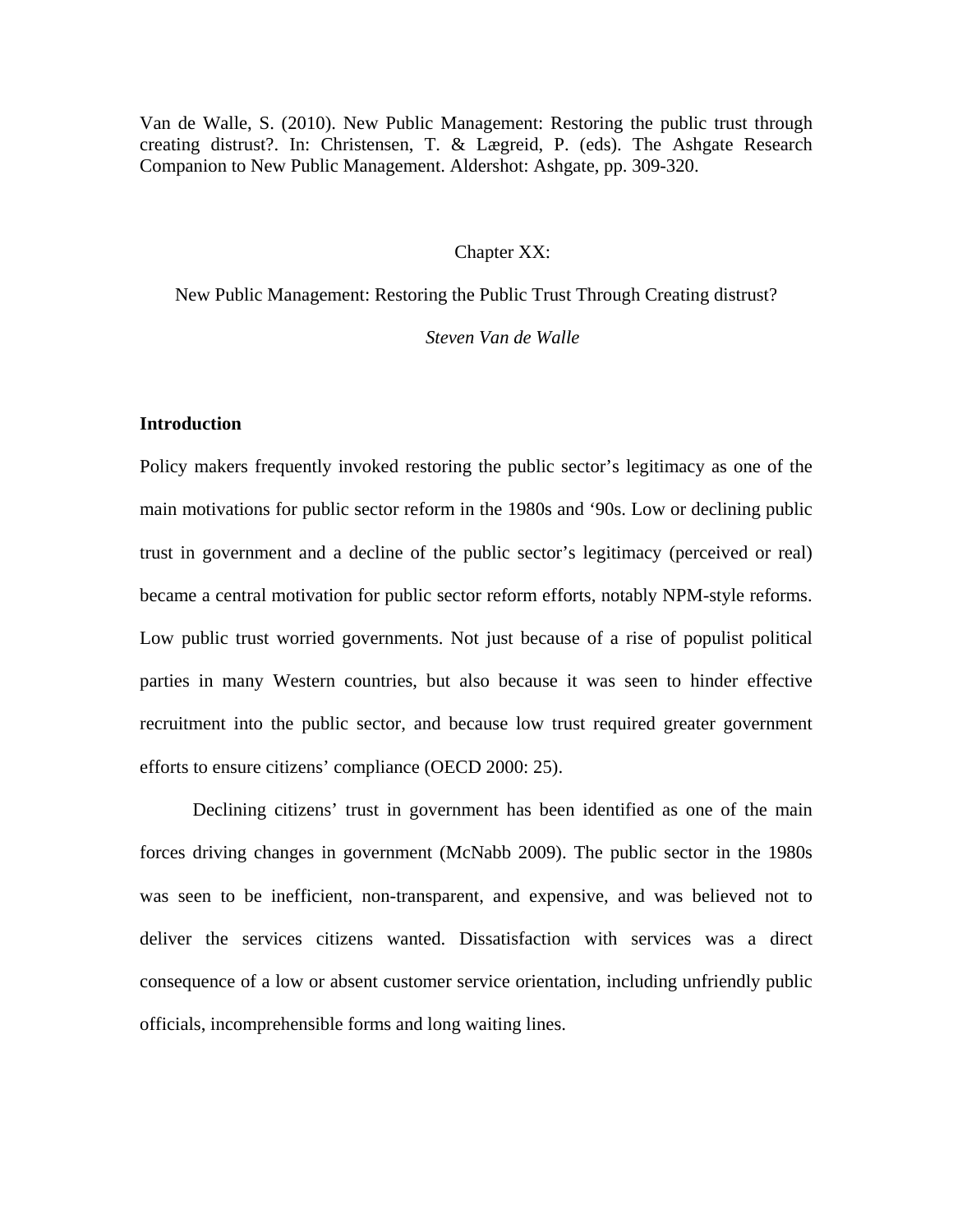In this chapter we first show how trust and legitimacy entered the reform agenda and became important motivations for public sector reform programmes in the 1990s. Creating congruence between what public services citizens really wanted and the services the public sector provided was seen as the key to regaining the public trust. In this first part, we also examine whether the basic assumption of declining trust was correct and whether NPM reforms have eventually contributed to restoring trust.

In a second part, we elaborate on the apparent irony that NPM wanted to reestablish the public trust by introducing distrust-based control and compliance mechanisms. We show that this is not necessarily a contradiction by distinguishing between three different types of trust and by outlining NPM's effect on these three types of trust. We end by discussing the re-emergence of trust-based steering concepts in public management.

#### **Restoring the public trust by reforming government**

Public trust features prominently in many public documents about public sector reform. One often-used example within the National Performance Review in the US, later the National Partnership for Reinventing Government, made a direct link between the functioning of public services and citizens' trust. 'How can people trust government to do big things if we can't do little things like answer the phone promptly and politely?", (Clinton and Gore 1997: ix). The Government Performance and Results Act explicitly linked government inefficiency to low trust: 'waste and inefficiency in Federal programs undermine the confidence of the American people in the Government [...]' (GPRA, 1993), and many other government reform documents and public speeches from the last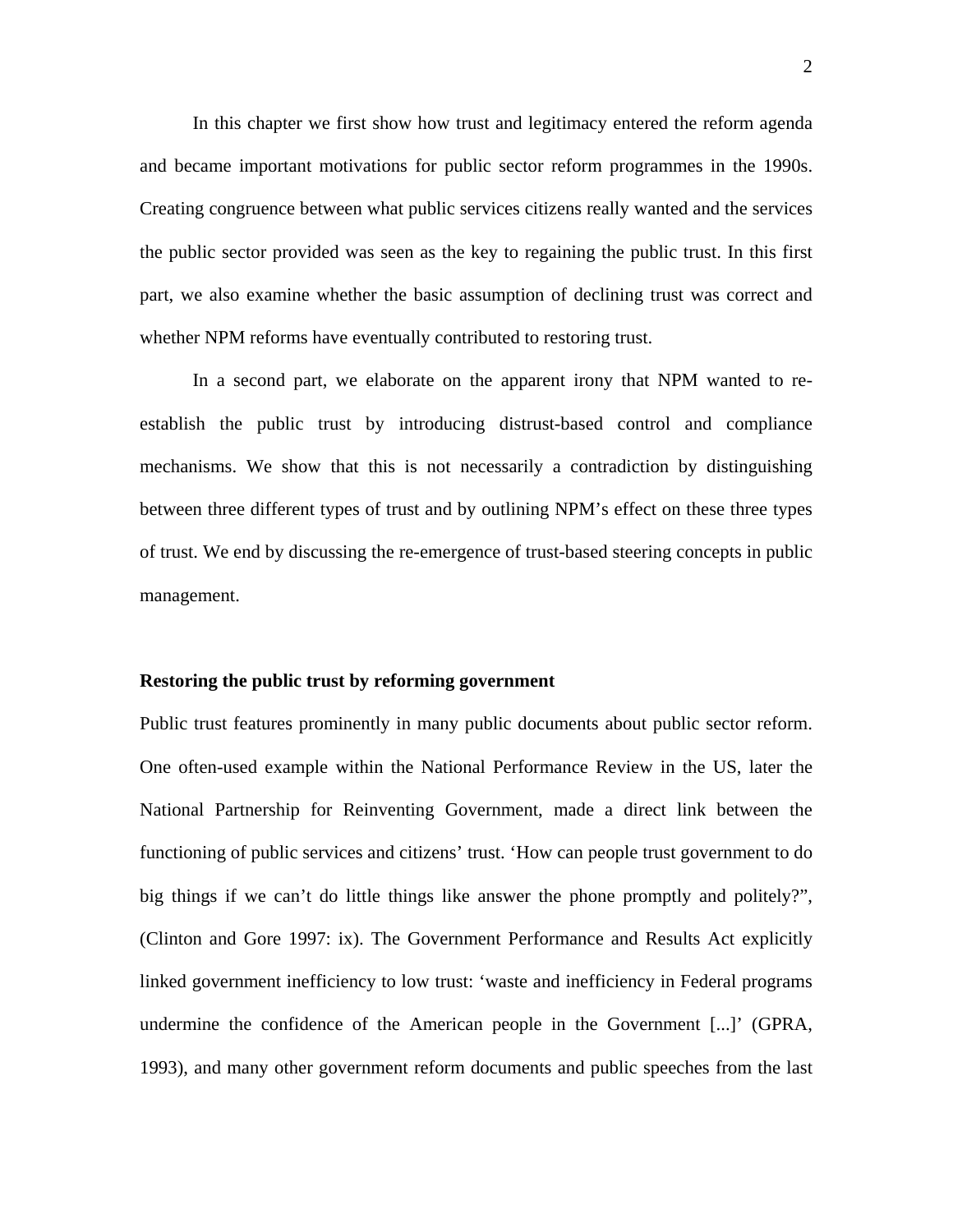decade of the  $20<sup>th</sup>$  century show explicit references to trust in government. OECD documents in a similar way posited a relation between public sector performance and public trust, driven by the conviction that trust in government had declined and that therefore a reform was needed (OECD 2000). Reform programmes were very optimistic about their own impact on the public trust. The National Partnership for Reinventing Government (NPR) in the US boldly stated in 2001:

After a 30-year decline, public trust in the federal government is finally increasing. When last measured by the University of Michigan in 1998, the public's trust in government had nearly doubled within a four-year period to 40 percent. While this cannot be totally attributed to the results of reinvention, NPR believes reinvention has made an important contribution in raising the public's trust in the government and creating a better workplace for federal employees (National Partnership for Reinventing Government 2001).

Many Western governments produced or commissioned reports exploring levels of public confidence in the public sector. Quite a few of these looked into how the performance of public services influenced citizens' trust, often with mixed results. Examples include a State Services Commission report in New Zealand looking at the relationship between citizens' trust and government performance in a number of key policy areas (Barnes and Gill 2000), a report written for the Auditor General of Western Australia (Ryan 2000), work by the Audit Commission in the UK looking at trust in public services as part of its work on corporate governance (Audit Commission and Mori Social Research institute 2003a, 2003b), or the Citizens First reports in Canada.

The same period also saw the emergence of systematic measurement of public attitudes towards the public sector (Bouckaert and Van de Walle 2003). Trust and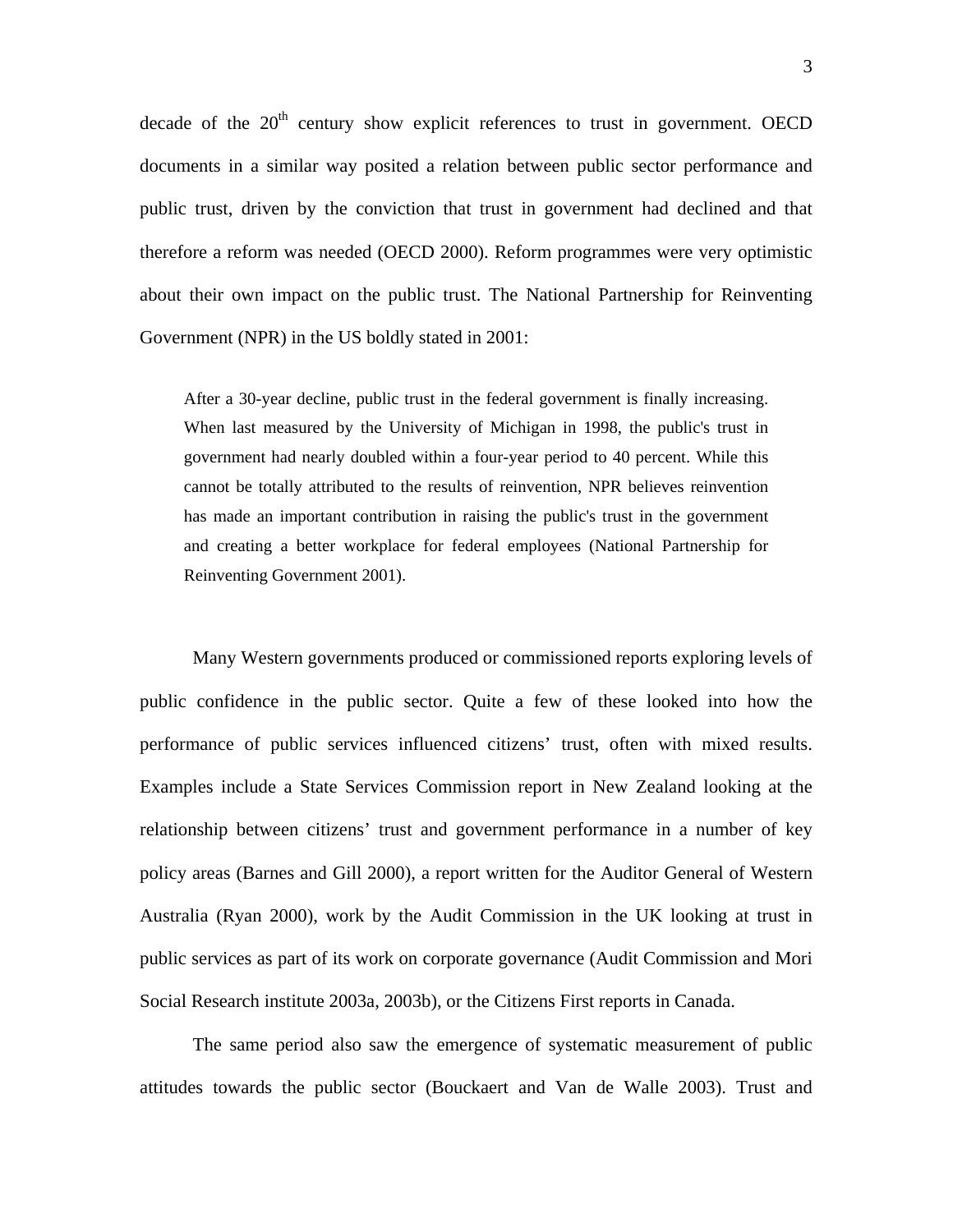confidence surveys, barometers, and monitors of all types became increasingly common. Central governments organised broad surveys of public attitudes, while public organisations such as tax offices or police forces commissioned opinion surveys to complement the already available user satisfaction data. Researchers likewise contributed to an expansion of the evidence base on public trust by organising their own surveys (Vigoda-Gadot and Yuval 2004; Christensen and Laegreid 2005).

Surprisingly, few of these initiatives explicitly linked up with research done by political scientists looking into voting behaviour or political cynicism, despite the considerably longer research tradition in this field. While political scientists and sociologists in the 1990s had identified several explanations for levels of public trust, including many political and ideological ones, failing public sector performance became a dominant explanation in governments' rhetoric, despite the absence of solid evidence. Dissatisfaction with the *political* organisation of government was suspiciously absent from many analyses, and it appears political discontent had to be deflected and redirected to discontent with the functioning of public services (Van de Walle et al. 2005b) Deflecting the political discontent to the functioning of pubic bureaucracies also allowed politicians to strengthen their grip on the bureaucracy and to create support for public sector reform programmes. This despite the fact that politicians and political parties ranked considerably below public officials and bureaucrats on the lists of most trusted public institutions.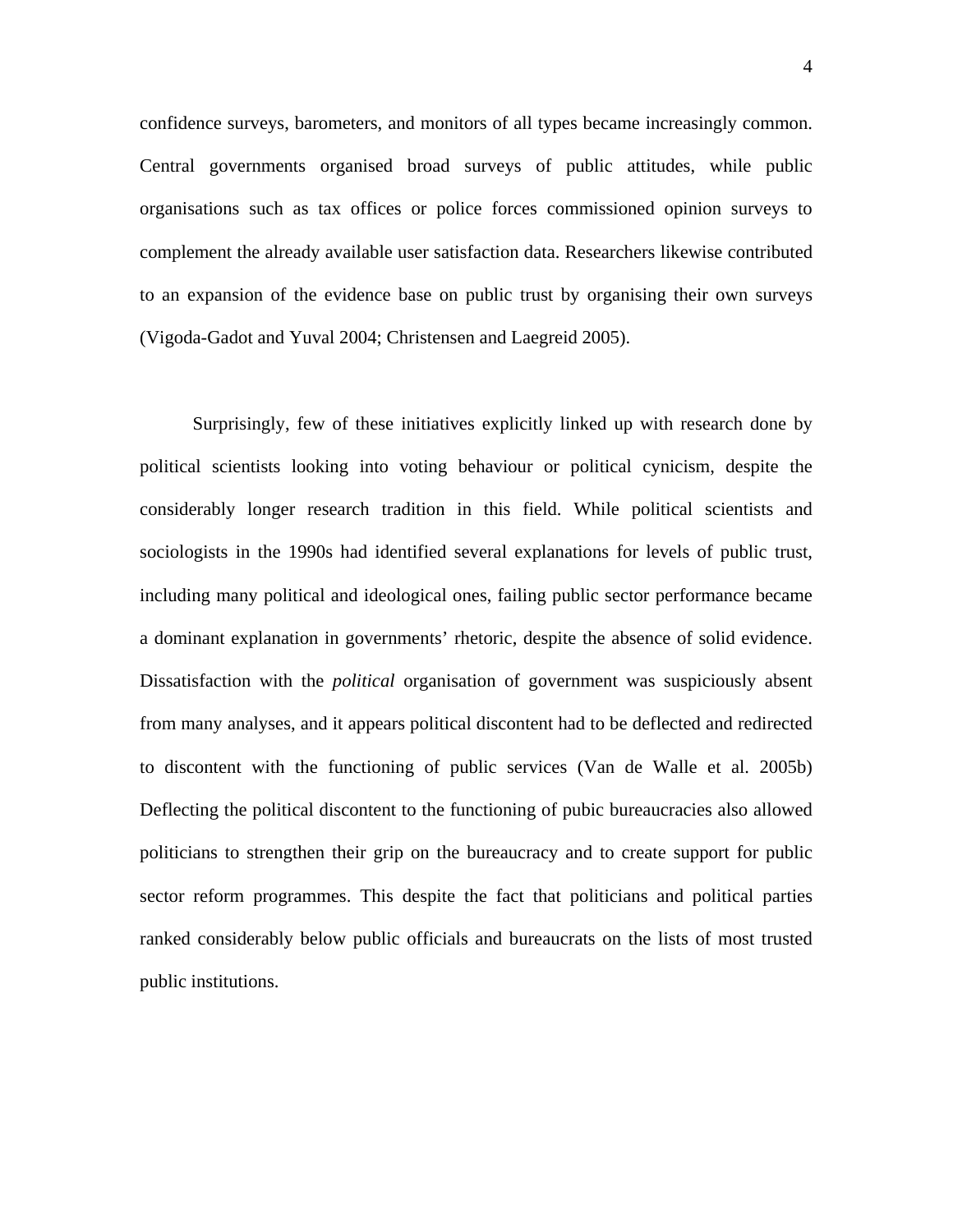### *What kind of trust and legitimacy problem?*

Government's image has long been a worry for policy makers and political leaders. In the public discourse in the 1990s policy-makers frequently referred to findings from opinion polls to express their concern about the public sector's image, especially when these polls showed a long-term decline in trust. During the NPR in the US, it had become quite common to refer to the longitudinal National Election Studies surveys that indeed showed levels of trust in government in the early 1990s that were considerably lower than those in the late 1950s. Yet, at the same time, arguments about a steady decline of trust are not supported by the data. Still, trust in government was exceptionally low in the early 1990s, giving policy-makers a good reason to worry. The stream of academic books on trust in government shortly thereafter also reflects this concern, and not just in the US (Norris 1999; Nye et al. 1997; Kaase and Newton 1995).

In European countries, overall levels of trust can be measured using the European Commission's Eurobarometer which provides a time series starting in 1973. Satisfaction with the way democracy works is in this context generally used as an indicator for broad disaffection from the political system. Despite recurrent rhetoric about declining trust, Eurobarometer data show many fluctuations, but few downright declines in public trust (Van de Walle et al. 2008). In many other countries, including NPM champions such as New Zealand or Australia, solid longitudinal opinion data were simply unavailable in the 1990s when much of the discourse on declining trust was at its height. More specific data on changes in public confidence in the civil service in a series of countries, taken from the World Values Surveys, neither show a coherent universal decline in confidence (Van de Walle et al. 2008).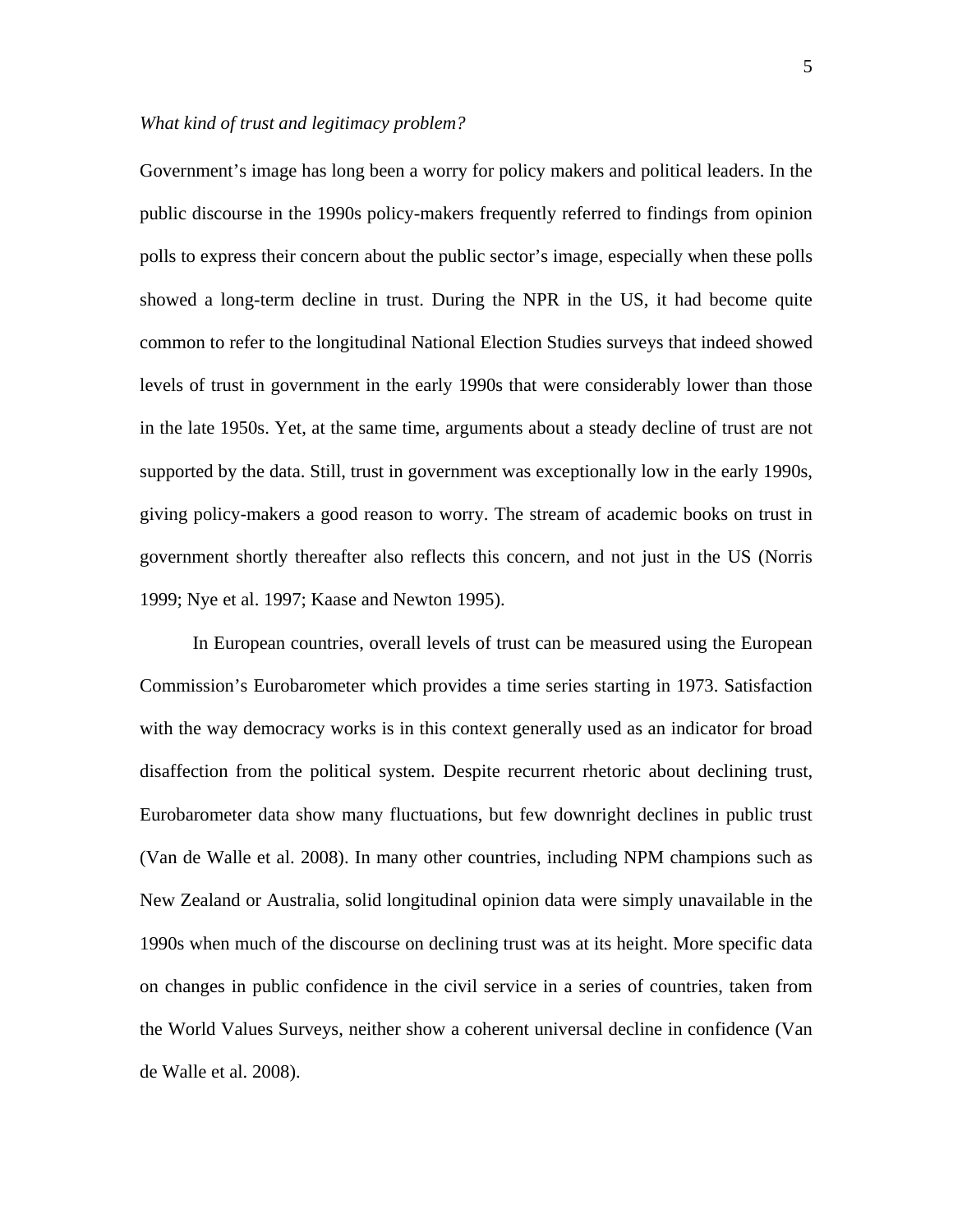Neither the absence of proper longitudinal opinion data, nor the absence of clear downward trends where such data do exist should discredit the overall argument that the public sector was suffering from a legitimacy crisis though. Despite considerable differences in absolute levels of trust across countries, most Western countries considered public trust to be problematic. Politicians and civil servants generally dangled near the bottom of lists of most trusted professional groups, many countries suffered from declining voter turnout and an increase in protest votes, and several countries suffered from public scandals laying bare the defective functioning of the public sector. A political discourse about declining trust appealed to many, and served as a mobilising force to put public sector reform firmly on the agenda (Van de Walle et al. 2005b).

## *Building legitimacy by delivering what citizens really want?*

The perceived decline in trust was attributed to governments' inability to provide citizens with the public services they really wanted and needed. Not only, it was argued, was government delivering the wrong services, it also delivered them in an inefficient and inaccessible way. Government was seen as out of touch with people's need. It would have to build trust through providing more choice, democracy and transparency (OECD 2000: 12).

These strategies to improve trust are actually based on the very straightforward assumption that creating congruence between what citizens want and what government delivers is the surest way to creating more trust. Such responsiveness effectively transforms the public sector into a reactive public sector, and citizens into consumers. The state becomes a supermarket state (Olsen 1988). One other element of public sector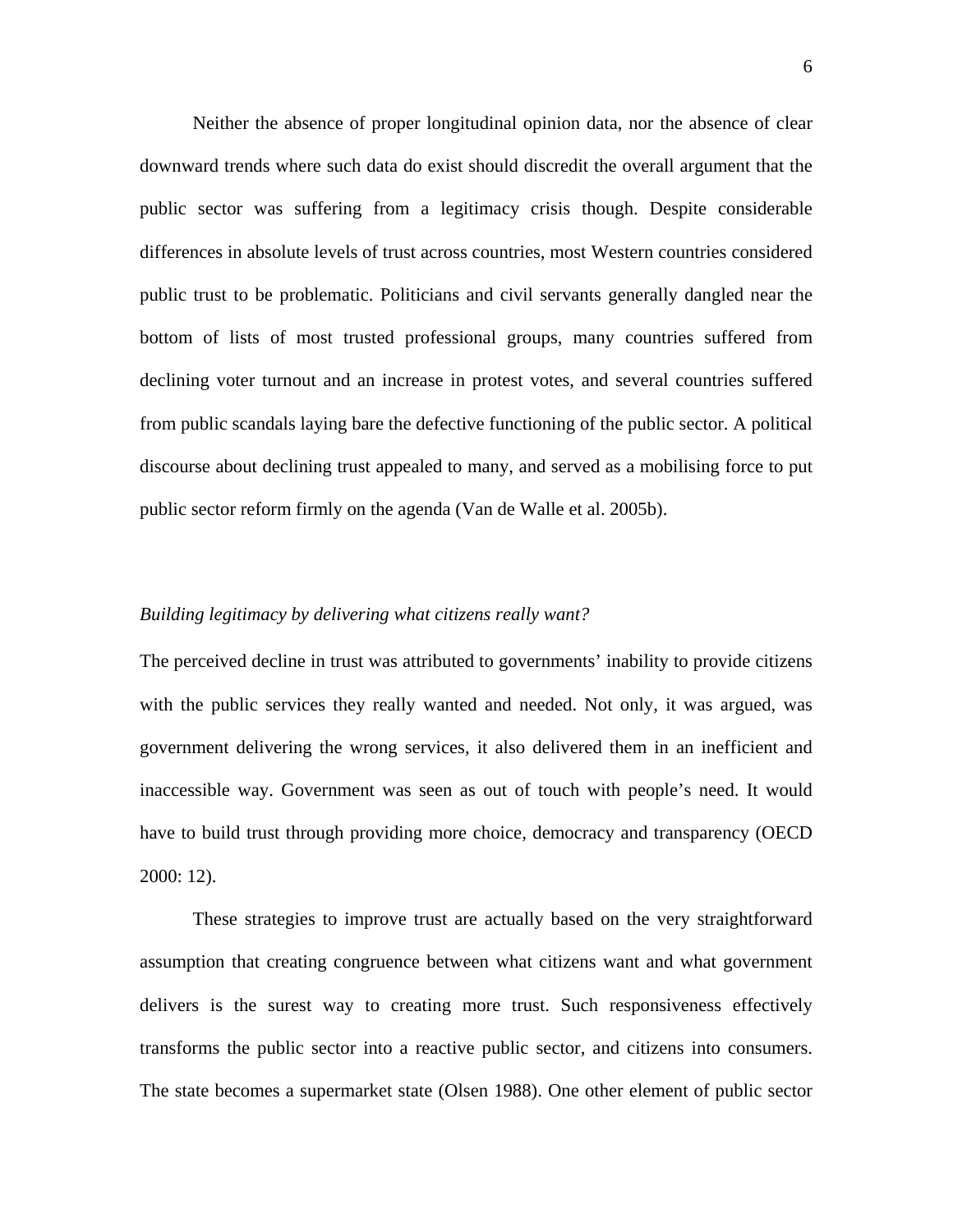reform that still featured prominently in e.g. Osborne and Gaebler's *Reinventing Government* quietly disappeared from the public sector reform agenda: Community. Apart from improvements in service delivery Osborne and Gaebler also promoted a more democratic public sector, through more participation and a community-owned public sector (1992: 49-75). Efforts to restore legitimacy, however, almost exclusively focused on transforming government into a business-like government. New communitarian ideas found relatively little expression in public sector reforms, and were largely restricted to (intended) reforms in the political sphere.

Public sector reform efforts to restore trust focused on reducing the distance between government and citizens by creating a new public services mission based on high quality services reflecting the user's concern (Ferlie et al. 1996: 15). One way for doing so was to restore congruence between citizen needs and wants and the supply of public services. The second was to improve the quality of how services were being delivered, and thus the service orientation of the public sector. These two approaches are largely built on an assumption of considerable homogeneity in the public's demands, and assume that citizens have a clear and consistent idea of what they really want.

#### Congruence between supply and demand

By delivering those services citizens really wanted and needed, governments hoped to close the gap with citizens. By putting citizens first and giving them choice, citizens would be able to receive the services they wanted, and not those service providers thought they wanted (Kettl 2000: 2). This could be done through introducing competition and other market mechanisms, where the idea was that public organisations would cease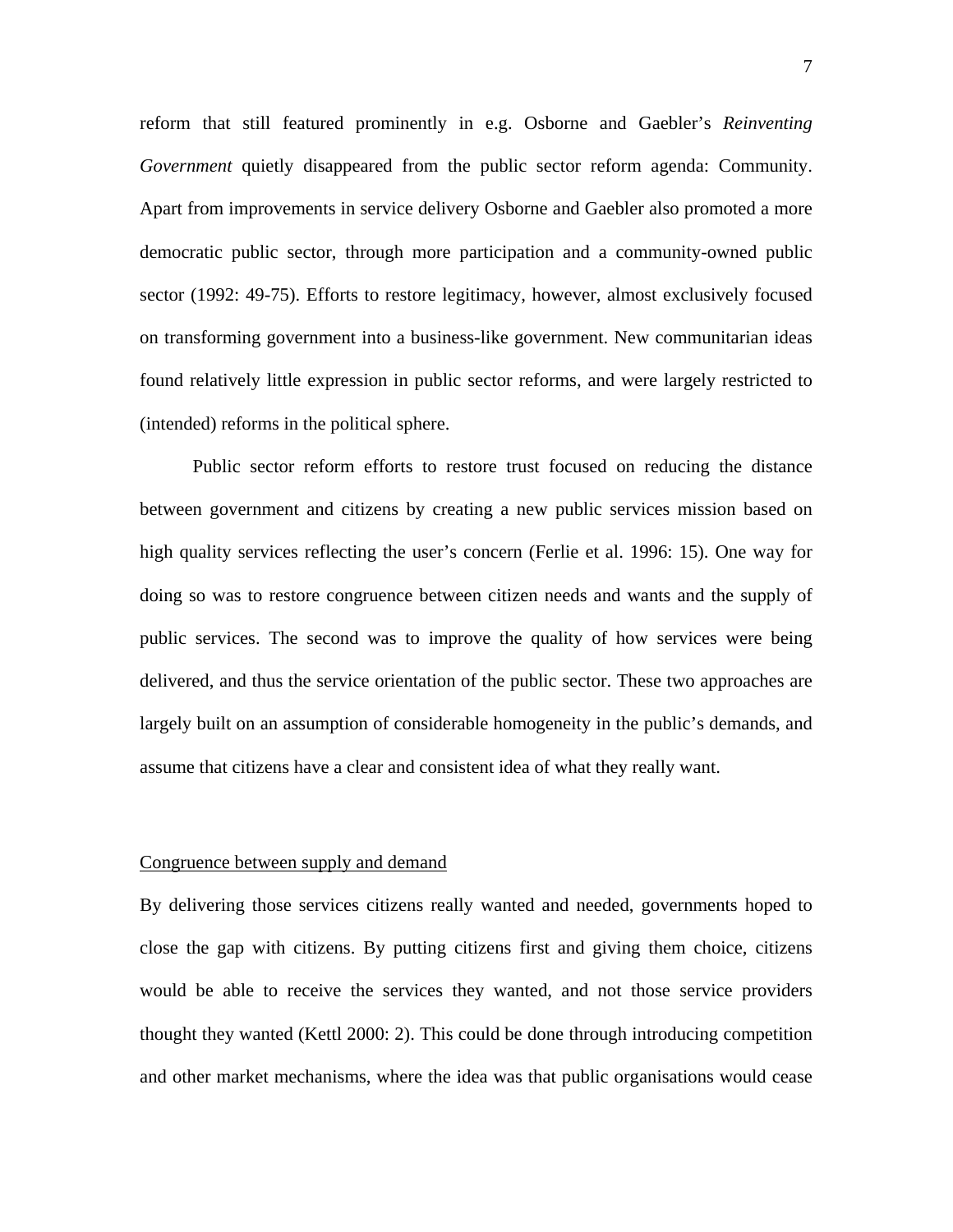delivering those services citizens didn't want anyway. Because of the disappearance of monopolies, (public) service providers would furthermore have to invest in their customer relations.

Creating congruence between supply and demand of services, or delivering what users want, meant an abandonment of standardised services and of rationing services (Clarke et al. 2007). Citizens as customers would be able to choose those services they wanted, from a multitude of suppliers. Doing so required the creation of a public services market, and the provision of market information to inform citizens' choices. Vouchers and service fees gained importance alongside, or even instead of, public services paid through general taxation. The latest addition is the trend towards the differentiation of consumers (Simmons 2009; Laing et al. 2009) and the personalisation of public services (Needham 2009a, 2009b), supposedly intended to create a perfect match between supply and demand through offering customers a tailored service.

## A service orientation

The second objective of public sector reforms was to improve the service orientation of public services through customer-oriented reforms. Not only at the basic level of reducing waiting times, improving communications, or pimping waiting rooms, but also at a more generic level by introducing new opportunities for citizens to express voice and exercise choice. Many now common features of a service orientation in the public sector only emerged in the 1990s. Examples include the introduction of user charters such as the Citizen's Charter in the UK and similar charters in many other European countries; a proliferation of complaints handling procedures and of ombudsmen offices; and a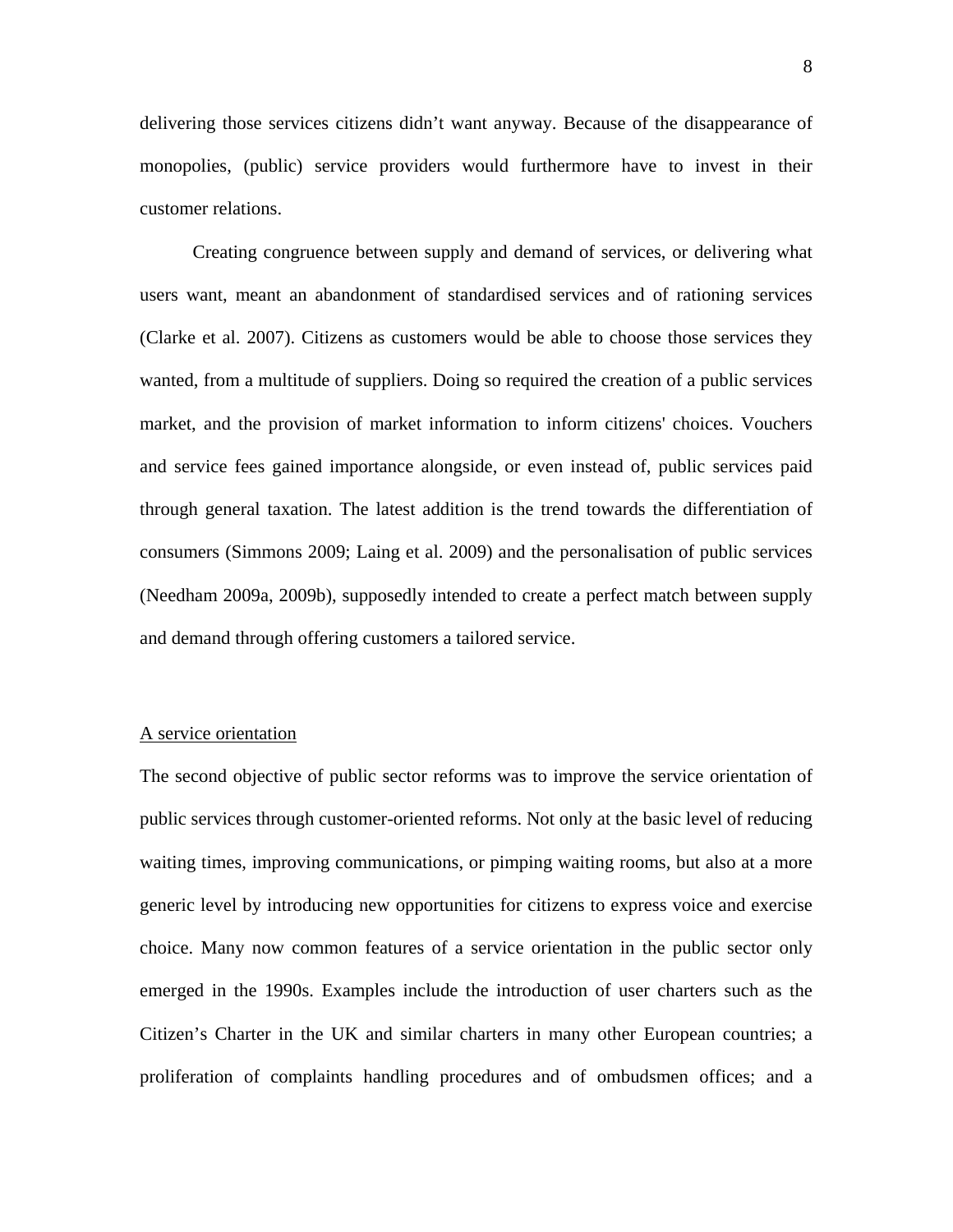strengthening of citizens' opportunities to use administrative law to challenge administrative decisions. Gradually, the idea of the anonymous civil servant was also abandoned through introducing name tags and through making direct telephone numbers of case workers available to citizens, in order to reduce the distance between citizens and government. The introduction or strengthening of Freedom of Information laws and the growth of government websites would contribute to making government more transparent. The influence of NPM ideas led to public sector organisations copying service orientation ideas from the private sector.

#### *Performance and trust*

The emergence of NPM-thinking did not just lead to a series of specific innovations. It also led to a shift in the (perceived) drivers of public sector legitimacy. Whereas Weberian bureaucracies derived their legitimacy from due process and the pursuit of the public interest, NPM-style public sectors derive their legitimacy from delivering the services customers want in an cost-effective, efficient, and customer-friendly way.

Much of the 1990s reform talk made an explicit connection between the public sector's performance and its legitimacy. Low public trust was seen as due to low efficiency and the absence of a customer service orientation, and to a mismatch between the services government provided and those citizens wanted. Both empirically and theoretically, such a direct link between government performance and citizens' trust in government is difficult to sustain (Van de Walle and Bouckaert 2003). Furthermore, testing such a link leads to considerable empirical and conceptual problems (Van de Walle et al. 2005a; Van de Walle and Bouckaert 2007). Empirical research testing this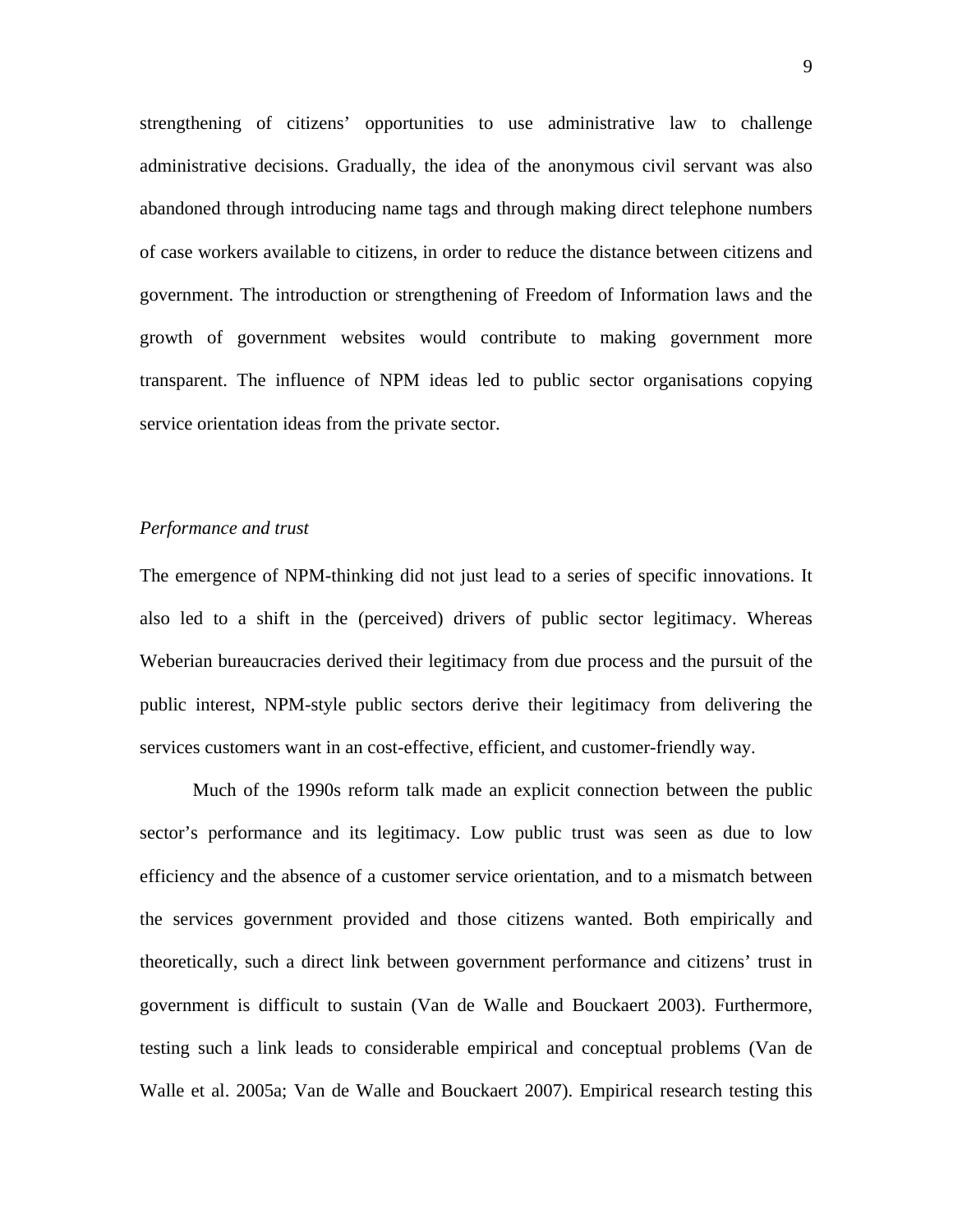claim is therefore difficult to find. Where such research exists, evidence of a relationship between trust and performance is not particularly convincing (Killerby 2005; Bok 2001). Derek Bok's study (2001) in which he compared the effectiveness of American government in the 1960s and the 1990s found little evidence of a direct relationship between citizens' trust in government and government performance. Earlier, he had already criticised the idea as would public opinion be the best index of government performance (1997: 55-6). Suleiman found that patterns of distrust in Western countries did not seem to correspond to patterns of NPM reforms (Suleiman 2003: 65), and that 'Data on public distrust do not adequately explain why reforms have been more comprehensive in some states than in others' (2003: 22).

## *Did NPM reforms create more public trust?*

The result appears to be widespread scepticism about the contribution of NPM style reforms and public sector reform in general to public trust. Kettl did a macro-evaluation of the global public management revolution, and concluded, after looking at confidence and trust statistics from the 1980s and 1990s that, 'There is no evidence that the extensive management and political reform efforts have halted the downward slide of public confidence in government' (2000: 56). Yet he adds that confidence may need a much longer time to reflect changes in government. Likewise, in assessing the results of public management reform in a set of Western countries, Pollitt and Bouckaert found no indication that public sector reform has lead to an increase in public confidence: there appears to be no relation between the extent of reforms in countries and cross-sectional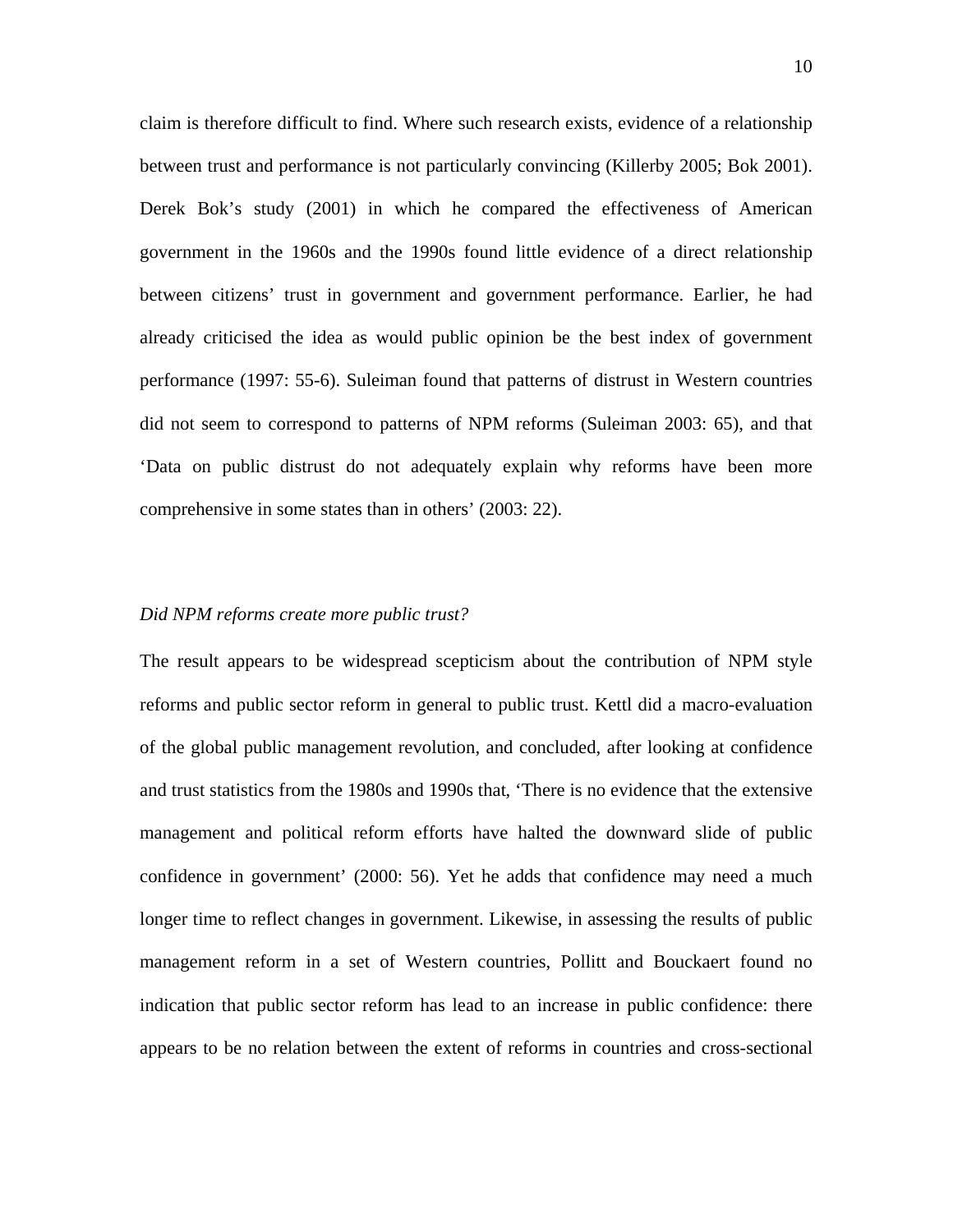differences in confidence, or between the timing of reforms in a country and longitudinal changes in levels of trust (2004: 131).

Critics have even highlighted that particular aspects of public sector reforms may actually have contributed to the public's distrust. Roberts identified the corrosion of public trust as a potential hidden cost of public sector reforms, because reforms have lead to a concentration of executive authority, and contracting has made control harder through decreased transparency. Combined with a possible decline of public service ethics, he claims, the public sector may have become more vulnerable to scandals (Roberts 1998). Specific innovations related to NPM have lead to considerable popular discontent. Higher executive salaries and a new practice of paying off government executives when things go wrong politically (Gregory 2003: 244), and an increase of unaccountable quangocrats have created considerable distrust. In terms of transparency, business-like operations may have reinforced secrecy, and spin and marketing have been adopted from the private sector. At the same time, new transparency requirements and improved communications have also made public sector deficiencies and government failure more visible (OECD 2001). Despite a growth of transparency-supporting initiatives, government has become more complicated and fragmented making it much less transparent for citizens.

The reform process itself has also been identified as a potential new source of distrust. OECD stated that the large-scale public sector reforms in New Zealand coincided with a decline in public trust because the scope and speed of the reforms made them unpopular, and because the reforms themselves created new expectations (OECD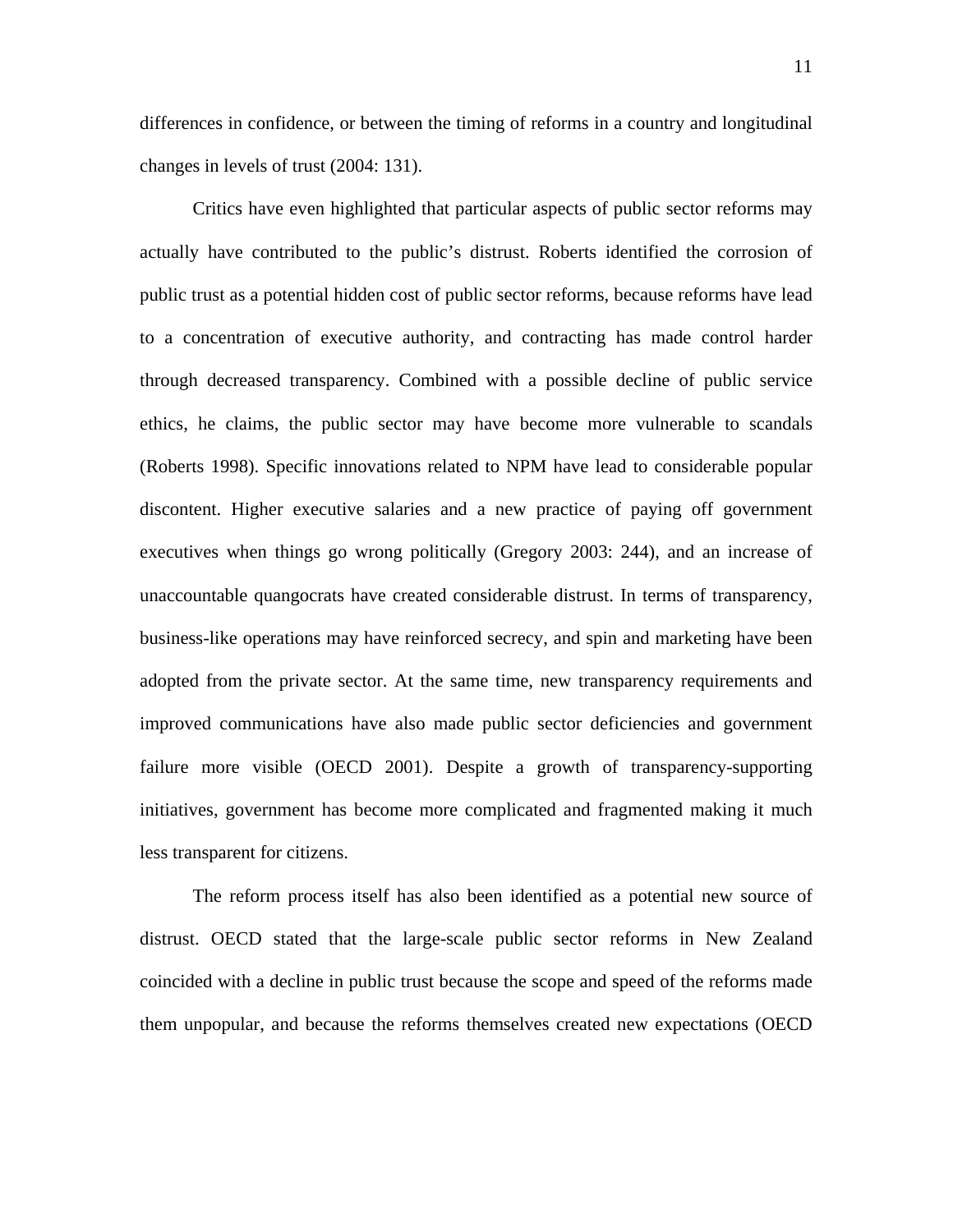2000). Protracted public sector reforms may not always be understood by citizens, and may lead to reform fatigue.

#### **Restoring public trust using a model based on distrust**

NPM-style reforms wanted to tackle low public trust in the public sector due to failing performance and opaqueness. Ironically, it did so by introducing distrust-based innovations. Through a complex system of contracts, fragmentation, short-term explicit standards of performance, and audit and control mechanisms, it inserted a degree of institutionalised distrust into the public sector (Dubnick 2005). It has been suggested that NPM-reforms have driven trust out of traditional bureaucratic interactions, and have, as a result, done little to restore the legitimacy of the public sector. In this section, we show this is only part of the story (Gregory 2003).

# *Three types of trust*

Before expanding on this argument, it is necessary to first elaborate on different types of trust. Lewicki and Bunker (1996) distinguished between three types of trust: calculusbased trust, knowledge-based trust, and identification-based trust. Calculus-based trust is based on a calculus of the rewards of being trusting and trustworthy, and the reputation effects of not being trusted. The fear of the effects on trust of certain behaviours thus acts as a deterrent. Where there is calculus-based trust, it is assumed that actors will act in a trustworthy way because of the benefits this brings, or the costs incurred by not being trustworthy. For public officials, such rewards may include receiving a new contract or a promotion, and likely costs are a reputation loss or loosing a lucrative job.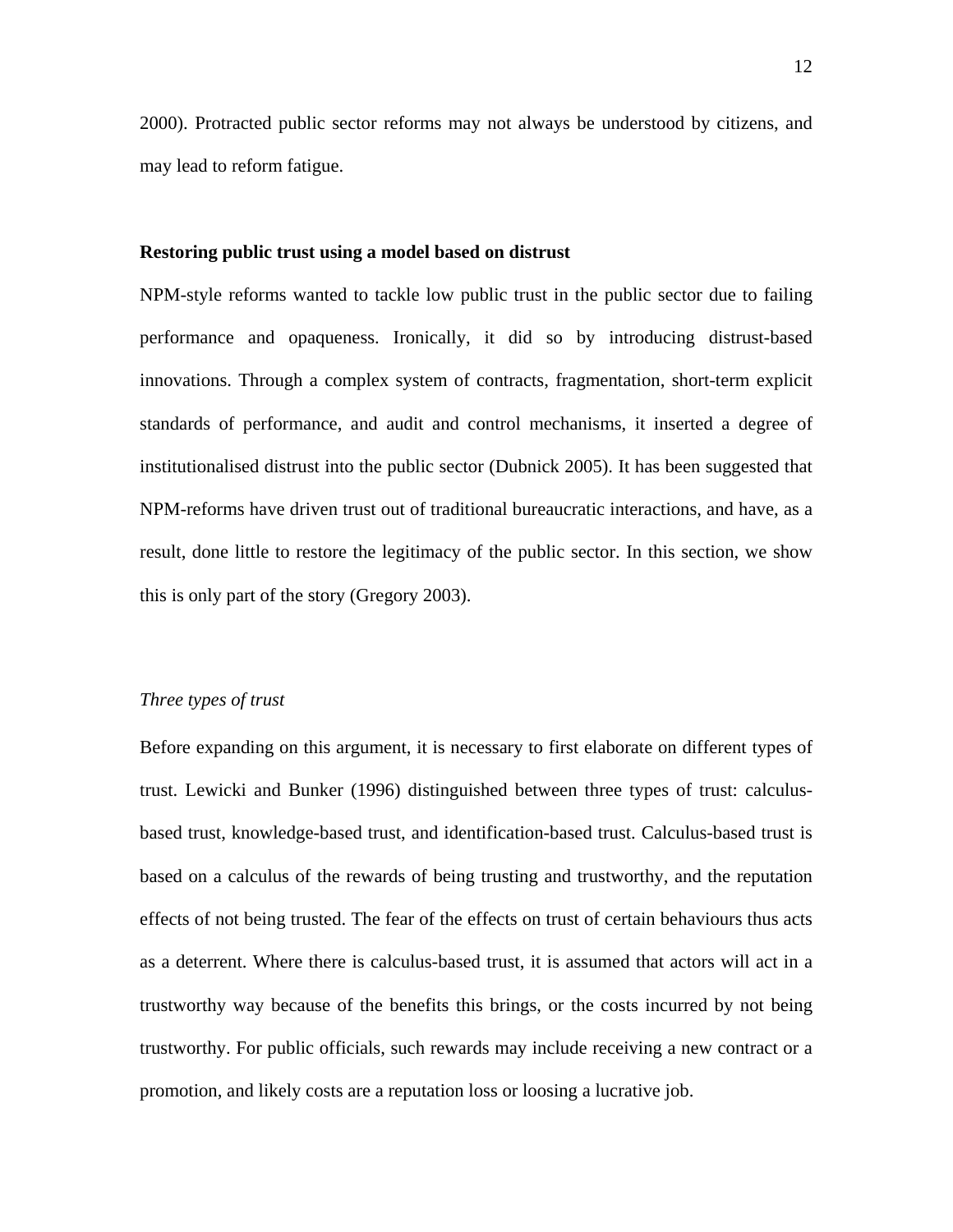Knowledge-based trust is based on information, not on deterrence. Predictability is a key value in knowledge-based trust relations. Actors can only trust each other when they have sufficient information about each other's behaviour and intentions. Knowledgebased trust thus implies that trust is not possible where information and knowledge are limited. In a public sector context, knowledge-based trust can be fostered through inserting more and better information into the system.

Finally, identification-based trust is based on mutual identification and shared values and goals. Unlike calculus- and knowledge-base trust, it is not cognitive, but emotional: 'trust exists because the parties effectively understand and appreciate the other's wants' (Lewicki and Bunker 1996: 122).

Lewicki and Bunker (1996:124) regard these types of trust as stages, where stable identification-based trust is limited to a few relationships and takes time to develop. Knowledge-based trust applies to many relationships, and takes some time to develop. Just like identification-based trust, calculus-based trust again only applies to some relationships, but in contrast, it can be developed quite rapidly yet remains fragile. It can only apply to some relationships because it requires constant monitoring, as well as consistent and quick action.

### *NPM as a system based on distrust?*

It has been argued that NPM is a distrust-based system. This is only partly true. NPM is indeed built on the initial assumption that interests are antagonistic, and that actors can therefore not trust each other. NPM, with its roots in public choice thinking, is based on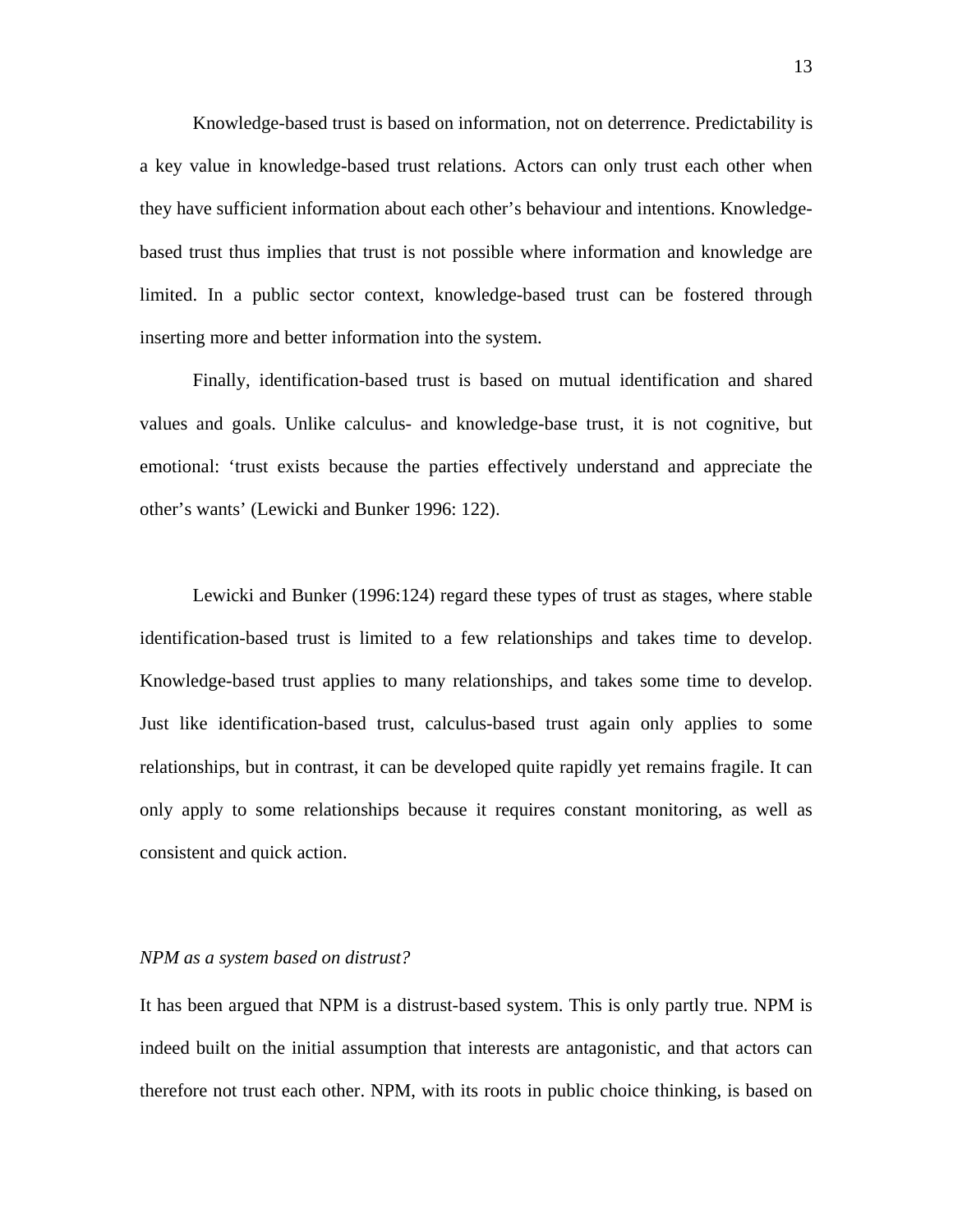the idea that public officials cannot be trusted – they are self-interest maximisers, using their administration to fulfil this self-interest (Niskanen 1971). Public choice comes with a 'sceptical or cynical view of the "public service ethos"', and 'articulated a moral economy of "mistrust"" (Clarke forthcoming).

Pre-NPM information deficits and information asymmetries prevented elected officials from controlling public officials and holding them to account. Citizens as well had little information and even less direct links with public officials, making it also for them difficult to check this self-interest. It follows that NPM proponents do not believe in identification-based trust, because such trust assumes commensurability of interests, which is simply thought not to exist. Instead, NPM has focused on creating knowledgeand calculus-based trust. By inserting more control and information in the system, NPM would make it possible for principals and agents to trust each other again.

NPM is thus different from other approaches to the public sector, and especially the Weberian assumption of public officials working in the public interest (an interest that is, furthermore, straightforward to identify), in that it takes distrust as the basic condition of collaboration in the public sector. Principals and agents distrust each other. Ministers are suspicious of the intentions of officials and vice versa, and citizens feel government is not working to their best interest.

This initial distrust between ministers and officials is a central theme in much of the public choice-inspired literature, in public choice-inspired popular culture (see e.g. the sublime TV series 'Yes Minister'), and indeed in many studies on politicaladministrative relations ('t Hart and Wille 2006). Politicians' and top officials' interests are antagonistic, and relations between top officials and lower-ranking bureaucrats are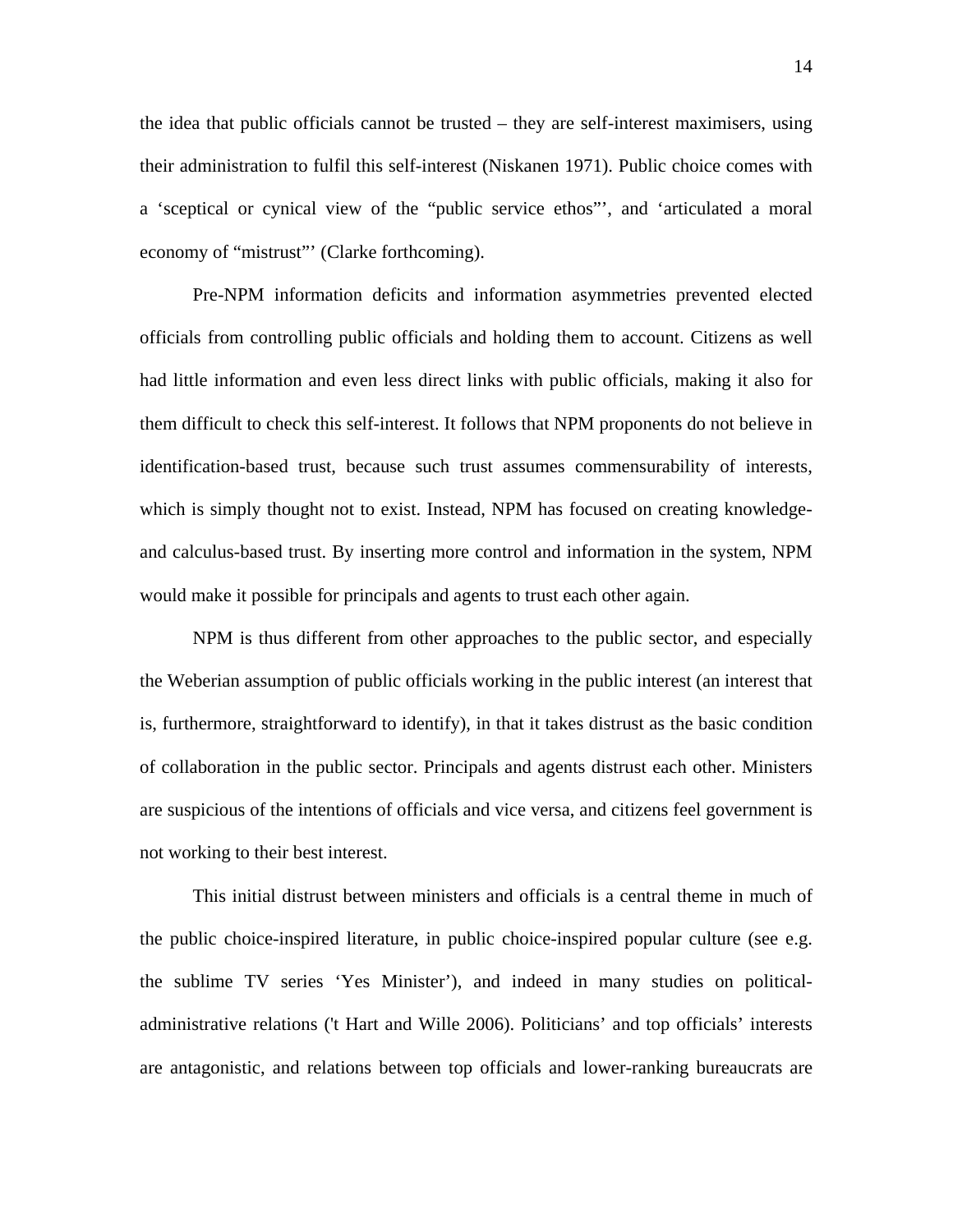equally problematic. Likewise for citizens, NPM does not expect them to blindly trust their politicians or officials to deliver high quality services (Christensen and Lægreid 2002: 289), but instead urges them to demand better services and to control government output (e.g. through relying on publicly available indicators, or through exercising voice and choice). This background partly helps to explain the initial popularity of NPM-style reforms: Their anti-government foundation appealed to widespread popular cynicism about government.

#### *Creating calculus- and knowledge- based trust*

NPM does not believe in public officials working for the public interest. Antagonistic interests between citizens and public officials make identification-based trust relations impossible. But this does not mean that NPM is an entirely distrust-based complex of reforms. NPM-style innovations focused on reducing information deficits and asymmetries, and on more elaborate control and compliance mechanisms. Even markets cannot work with a certain degree of trust between actors. Otherwise, transaction costs become unsustainably high.

So what we did see following NPM-style reform is a focus on knowledge- and calculus-based trust mechanisms, instead of identification-based mechanisms. NPM dismantled identification-based trust relationships (which took time to develop), because it didn't believe they can exist, and replaced them by some calculus-based trust relationships (control mechanisms, short-term contracts, competition), and many knowledge-based trust relationships (performance monitoring, greater transparency through disaggregation).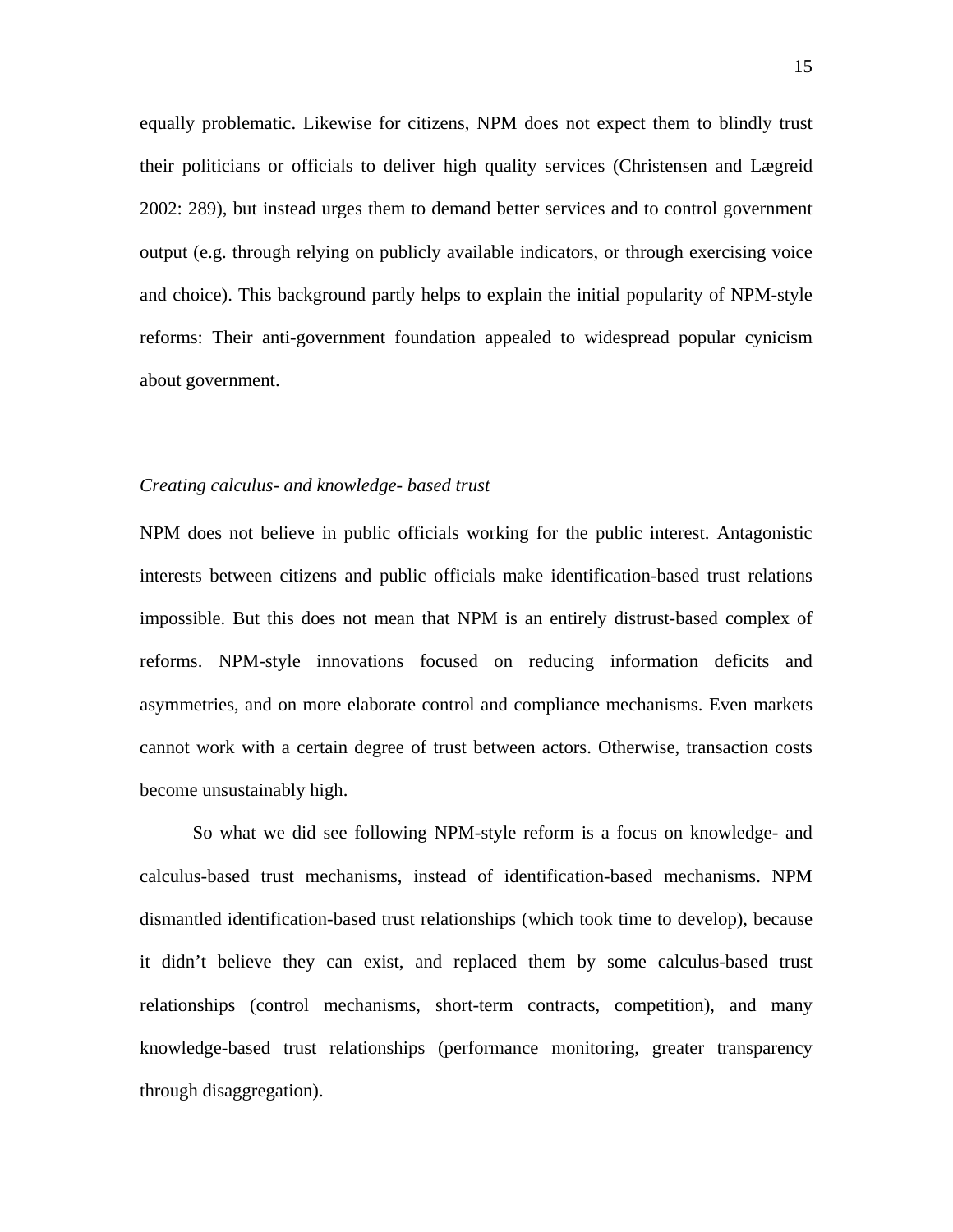Interactions between ministers and top officials or collaboration between public agencies are typically interactions where there is a relatively small distance between principal and agent. Furthermore, it typically concerns a relatively small number of relationships. In such relationships, therefore, NPM reforms focused on building calculus-based trust. In interactions between top officials and officials working on implementation; interactions between policy makers and schools and hospitals; or interactions between citizens and service delivery bodies, we are dealing with a large number of relationships, making calculus-based trust relationships difficult. In such situations, NPM reforms focused on facilitating knowledge-based trust through making detailed performance metrics available (Van de Walle and Roberts 2008).

## *NPM's effects on identification-based trust*

Through focusing on calculus- and knowledge-based trust, and not on identificationbased trust - because the latter was according to NPM's philosophy theoretically impossible - NPM may have contributed to the destruction of identification-based trust where such trust existed. Through its focus on control and thus initial distrust in public sector reform, NPM has often been blamed for effectively destroying existing trust relations in the public sector. Modern performance measurement and management systems were often seen to be in direct contradiction to traditional trust-based control and steering systems (Halligan and Bouckaert 2009: 271)

One prominent example is the position of professionals in modernised public services. Whereas professional groups such as teachers and health care workers initially had a considerable degree of discretionary space and extensively relied on self-regulation,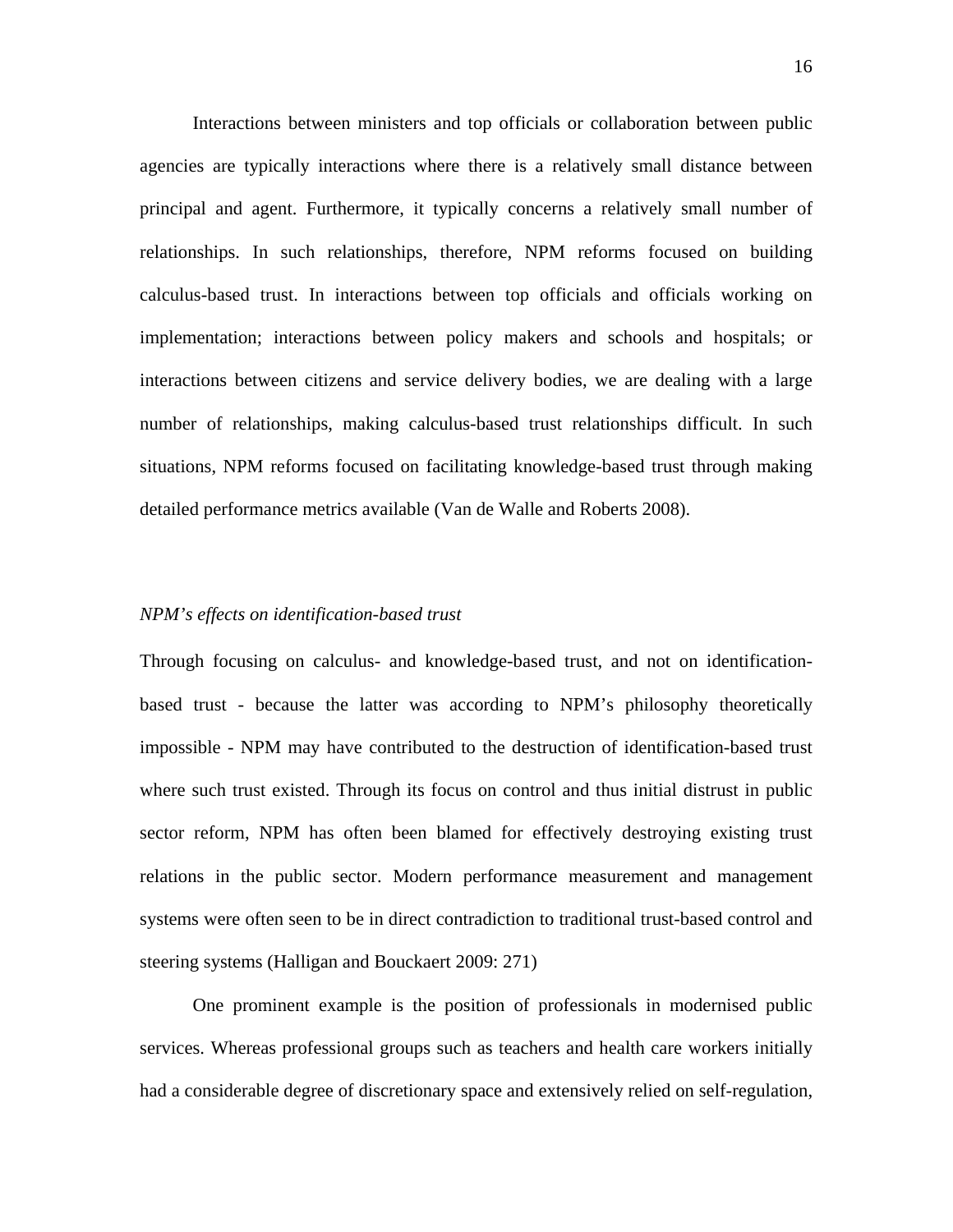distrust-based reforms lead to a (perceived?) decline of autonomy (Ferlie et al. 1996: 11). A system of trust in professional standards and expertise was abandoned and replaced by explicit standards of performance (Hood 1995: 97). An audit explosion replaced trust relationships, and inserted active distrust into the system (Power 1999), creating professionals who didn't feel trusted anymore (Broadbent and Laughlin 2002). When many of such audit and control systems were subsequently found to be ill-designed and promoting dysfunctional behaviour, they actively started to contribute to distrust (Berg 2005).

In interviews with public officials in New Zealand about the effects of public sector reform, Norman observed that trust was a recurring topic. According to these public officials, it was felt that NPM-related fragmentation and distribution almost deliberatively lead to low mutual trust (Norman 2003: 203). The introduction of new management tools based on distrust lead to decreasing trust between executive leaders and politicians (Christensen et al. 2008: 25). Indeed, 'Trust has been a significant casualty of systems designed to counter provider capture by using competition as a method of control, and creating distance between principals and agents' (Norman 2003: 203). This distance, and the related absence of mutual trust, contributed a to a climate of fear where making mistakes and taking risks is not appreciated and even dangerous (Norman 2003: 161). The managers interviewed by Norman in New Zealand stated that committing to high and ambitious targets requires trust (2003: 203). They also considered strict accountability mechanisms as useless if there is no trust between chief executives and ministers, and emphasised the importance of informality and trust in relations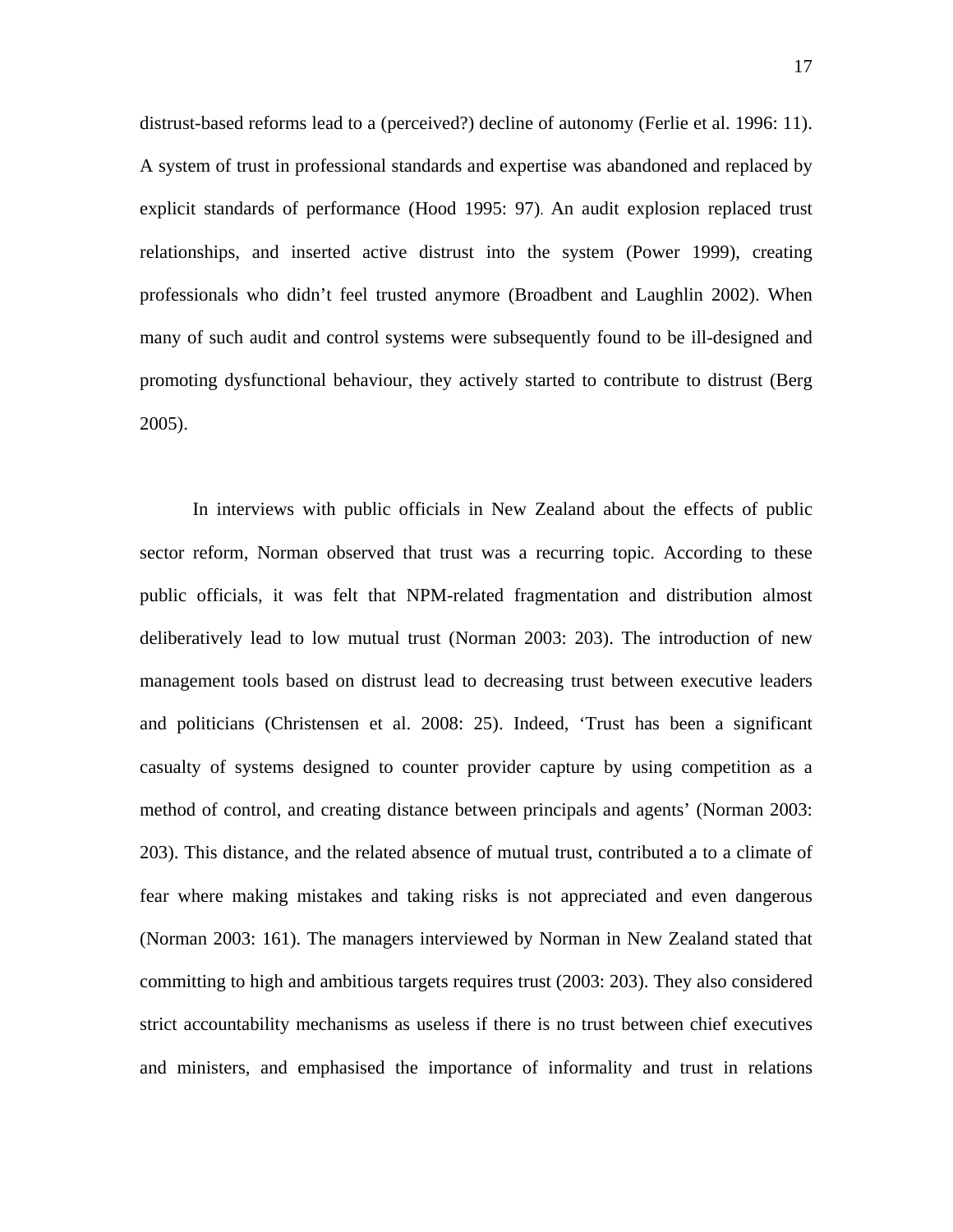between ministers and chief executives. This sharply contrast with the control, formalisation and contracts on which many NPM innovations are based (Norman 2003: 147), and with the compliance and control routines which were widely perceived as a burden (2003: 199-200).

The disaggregation of the public sector into autonomous units, or the privatisation of parts of the public sector furthermore lead to a decline in cohesion, and possibly of common values (Ferlie et al. 1996: 179). This declining common public service ethic may also mean a disappearance of 'a network of high trust contract relationships across the public sector (reflected in low transaction costs of negotiations between different public agencies)'(Dunleavy and Hood 1994: 12). This disaggregation was followed by an active rebranding of organisations, leading to a wide range of unconnected brands, rather than one single public sector brand, and (public) officials now identifying with their own organisation and less with the public sector as a whole. This made identification-based trust harder to achieve.

Low-trust short-term contractual arm's length relationships have replaced longterm collaboration (Dunleavy and Hood 1994). Such contracts leave little place for relational trust, even though trust is needed, even in contractual relationships (Lane 2000). Using short term contracts for executives may create perverse incentives, and replace mutual trust by opportunism (Gregory 2003: 244). Indeed, the introduction of contractualism, according to Gregory, was based on a 'belief that people cannot be trusted' (2003: 245). The result of such contractualisation is then that the new institutionalised 'mistrust fosters more distrust' (2003: 245).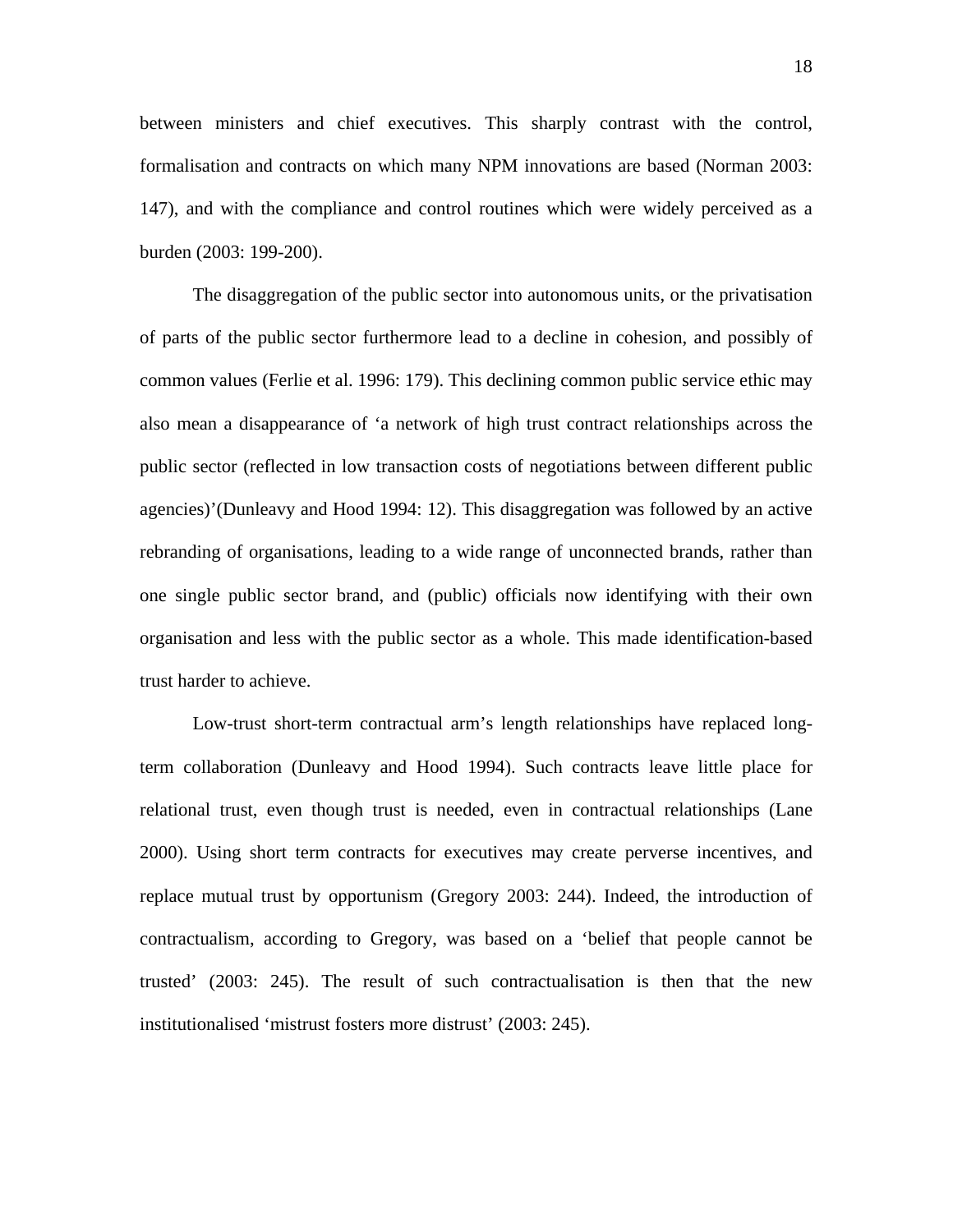#### *Concluding on NPM and trust*

While NPM has often been blamed for creating distrust, the previous sections show this needs to be put in perspective. NPM appears to have had a negative effect on identification-based trust, but other NPM-related innovations may actually have contributed to building calculus- and knowledge based trust. The overall evaluation of the effects of NPM depends on the perspective one takes. Some NPM critics equal the pre-NPM period to one where politicians, public officials, and government organisations worked harmoniously together guided by a common public sector ethos and mutual trust relationships.

Others, especially public choice scholars and other scholars focusing on bureaupolitics, saw widespread distrust in the public sector, both between politicians and top officials, and between ministries defending their turf. Analysts also remarked that prior to the wave of reforms in the 1990s, there was profound distrust between managers and politicians, between managers themselves, between citizens and government etc. (Osborne and Plastrik 1998). Furthermore, traditional trust-based relations were sometimes too cosy, as is evident from widespread politicisation and corruption which helped NPM ideas to gain prominence, and from scandals involving unaccountable professionals. The increasing demands that emerged for increased audit and control are an expression of the distrust that existed (Power 1999), and should probably not be seen as something that was imposed from above, but as something that fell on fertile ground.

A final observation relates to the fact that prior to NPM reforms, many public sectors already suffered from extensive control and compliance systems. Traditional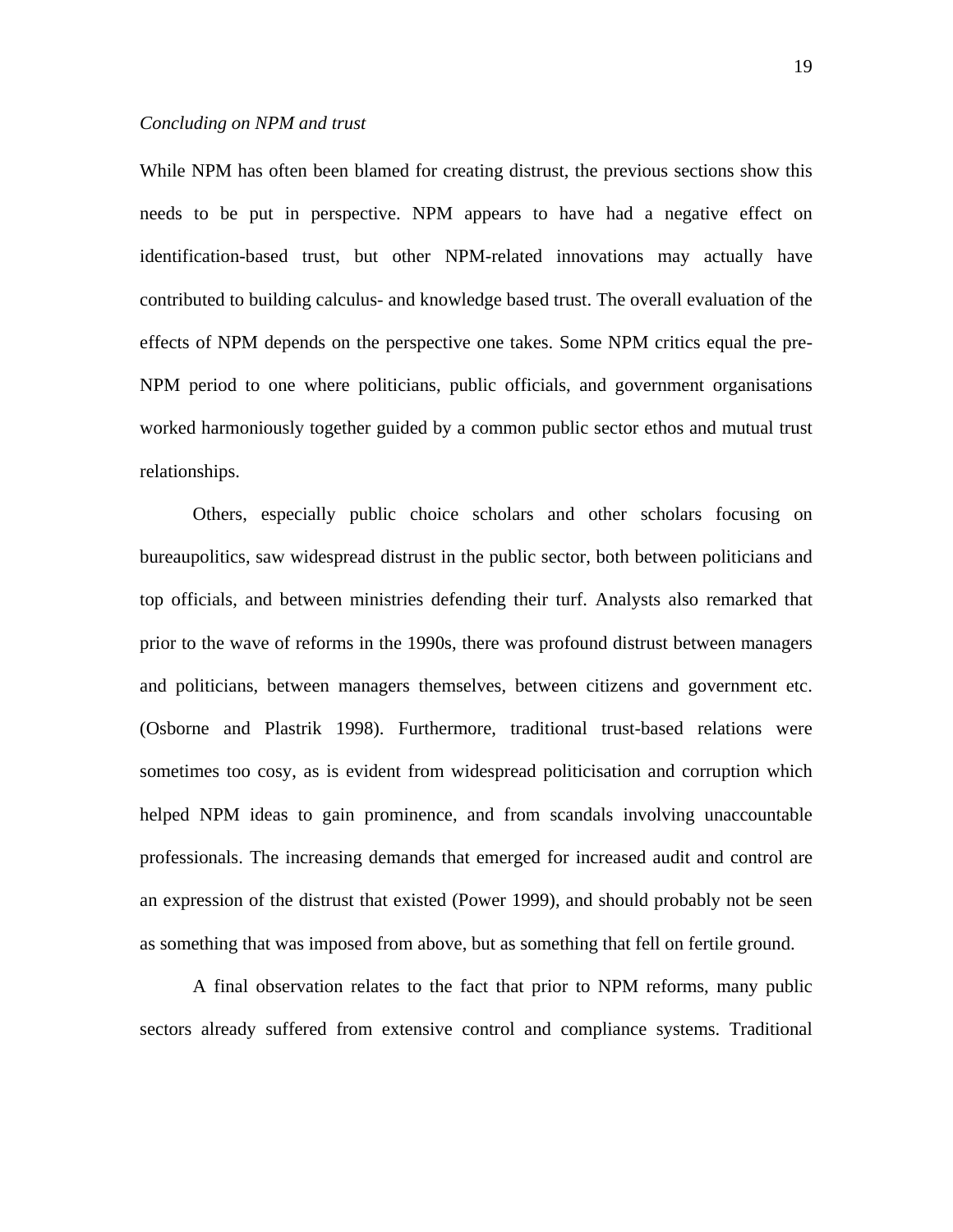bureaucratic organisations breathed distrust, and required lower ranking officials to ask permission for everything and explain everything.

This shows that the distrust-creating effects of NPM shouldn't be overemphasised. What is different though is that NPM style reforms are based on deliberate fragmentation and distribution of functions, and competition, based on an assumption that trust is not possible, while traditional bureaucracy was based on the (mythical?) belief that all officials worked for the public interest.

#### **A return to identification-based trust?**

In traditional bureaucratic organisations, there existed little or no need for permanent trust building, because trust had become a non-issue because of highly formalised rules and interactions (Grey and Garsten 2001). In post-bureaucratic configurations, trust again became an issue, which was initially solved through implementing control and compliance mechanisms. In more recent approaches to public sector reform, we see that identification-based trust has re-entered the public agenda. Recent trends in public sector reform see public sectors moving away from command and control systems to trust-based steering and collaboration. The desire to lower transaction costs and reduce short-term opportunistic behaviours is at the core of this evolution.

This is evident in a number of evolutions. In contracting, we see a move from short-term contracting to long-term, trust-based relational contracting or partnerships (Greve 2008). Highly specified principal-agent relations are being replaced by collaborative networks, and trust plays an important role in these arrangements (Klijn et al. forthcoming). Trust is also re-entering relations between ministries and executive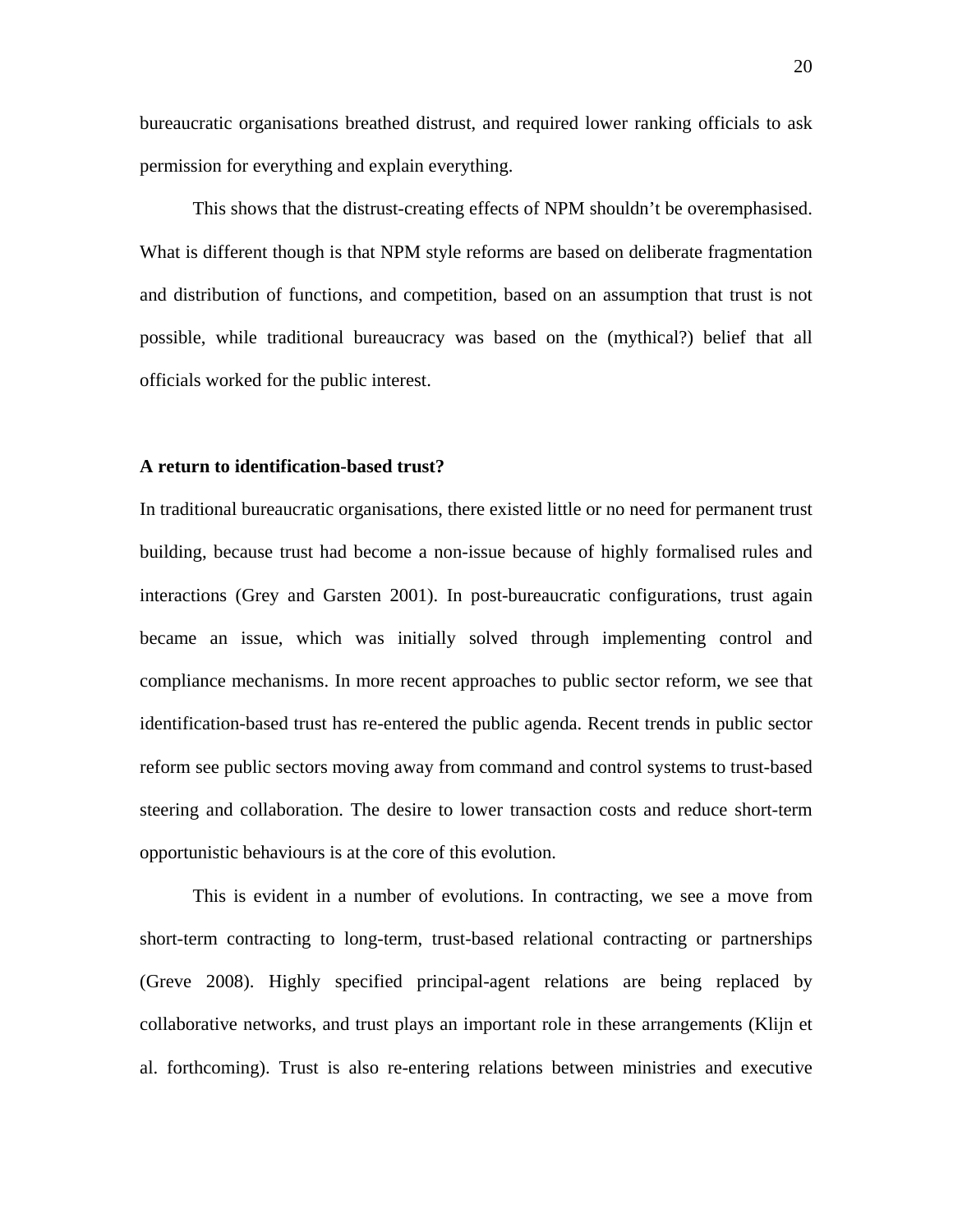agencies (van Thiel and Yesilkagit 2008). The repolitisation of relations between politicians and top executives in some countries is further evidence of this trend (Halligan 2007). The new idea appears to be that 'trust may best be fostered by trust' (Gregory 2003: 245).

## **References**

- 't Hart, P., and A. Wille. 2006. Ministers and top officials in the Dutch executive: Living together, growing apart? *Public Administration* 84 (1):121-146.
- Audit Commission, and Mori Social Research institute. 2003a. Exploring trust in public institutions. London: Audit Commission.
- Audit Commission, and Mori Social Research Institute. 2003b. Trust in public institutions: new findings: national quantitative survey. London: Audit Commission.
- Barnes, C., and D. Gill. 2000. Declining government performance? Why citizens don't trust government. In *State Services Commission Working Papers*. Wellington: State Services Commission.
- Berg, A. M. 2005. Creating Trust? A Critical Perspective on Trust-Enhancing Efforts in Public Services. *Public Performance and Management Review* 28 (4):465-486.
- Bok, D. 1997. Why people don't trust government. In *Measuring the performance of government*, edited by J. S. Nye, Jr., P. D. Zelikow and D. C. King. Cambridge: Harvard University Press, 55-76.

———. 2001. *The trouble with government*. Cambridge, MA: Harvard University Press.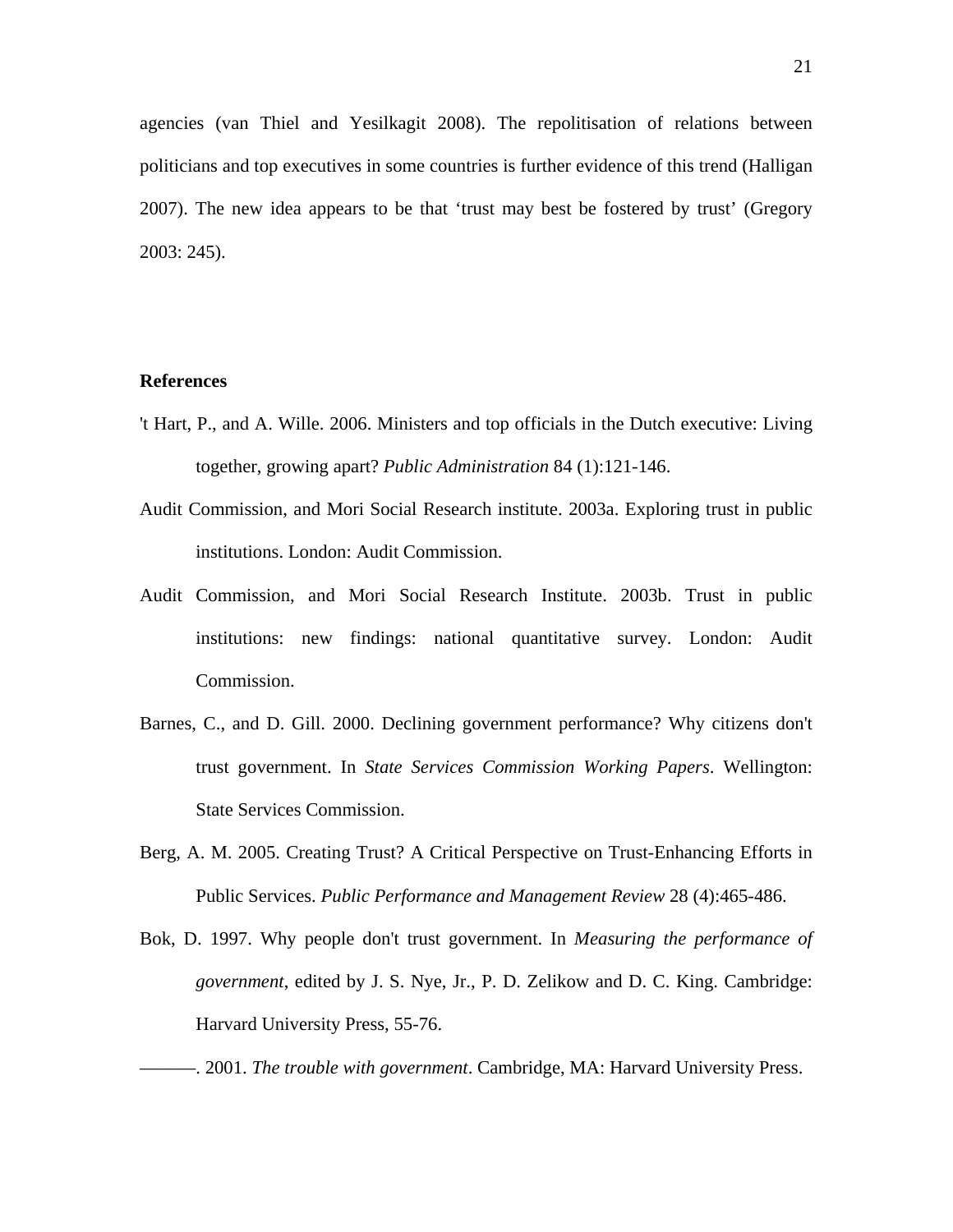- Bouckaert, G., and S. Van de Walle. 2003. Comparing measures of citizen trust and user satisfaction as indicators of 'good governance': Difficulties in linking trust and satisfaction indicators. *International Review of Administrative Sciences* 69 (3):329-344.
- Broadbent, J., and R. Laughlin. 2002. Public service professionals and the New Public Management in context. Control of the professionals in the new public services. In *New public management: Current trends and future prospects*, edited by K. McLaughlin, S. P. Osborne and E. Ferlie. London: Routledge, 95-108.
- Christensen, T., and P. Lægreid. 2002. New public management: Puzzles of democracy and the influence of citizens. *Journal of Political Philosophy* 10 (3):267-295.
- Christensen, T., and P. Laegreid. 2005. Trust in Government The Relative Importance of Service Satisfaction, Political Factors and Demography. *Public Performance and Management Review* 28 (4):487-511.
- Christensen, T., A. Lie, and P. Lægreid. 2008. Beyond new public management: Agencification and regulatory reform in Norway. *Financial Accountability & Management* 24 (1):15-30.
- Clarke, J. forthcoming. Citizen-Consumers: hyphenation, identification, depoliticization? In *The Voice of the Citizen Consumer: A History of Market Research, Consumer Movements, and the Political Public Sphere*, edited by K. Brückweh. Oxford: Oxford University Press.
- Clarke, J., J. Newman, N. Smith, L. Westmarland, and E. Vidler. 2007. *Creating citizenconsumers: changing publics & changing public services*. London: Sage.

Clinton, B., and A. Gore. 1997. *The Blair House papers*: DIANE Publishing Co.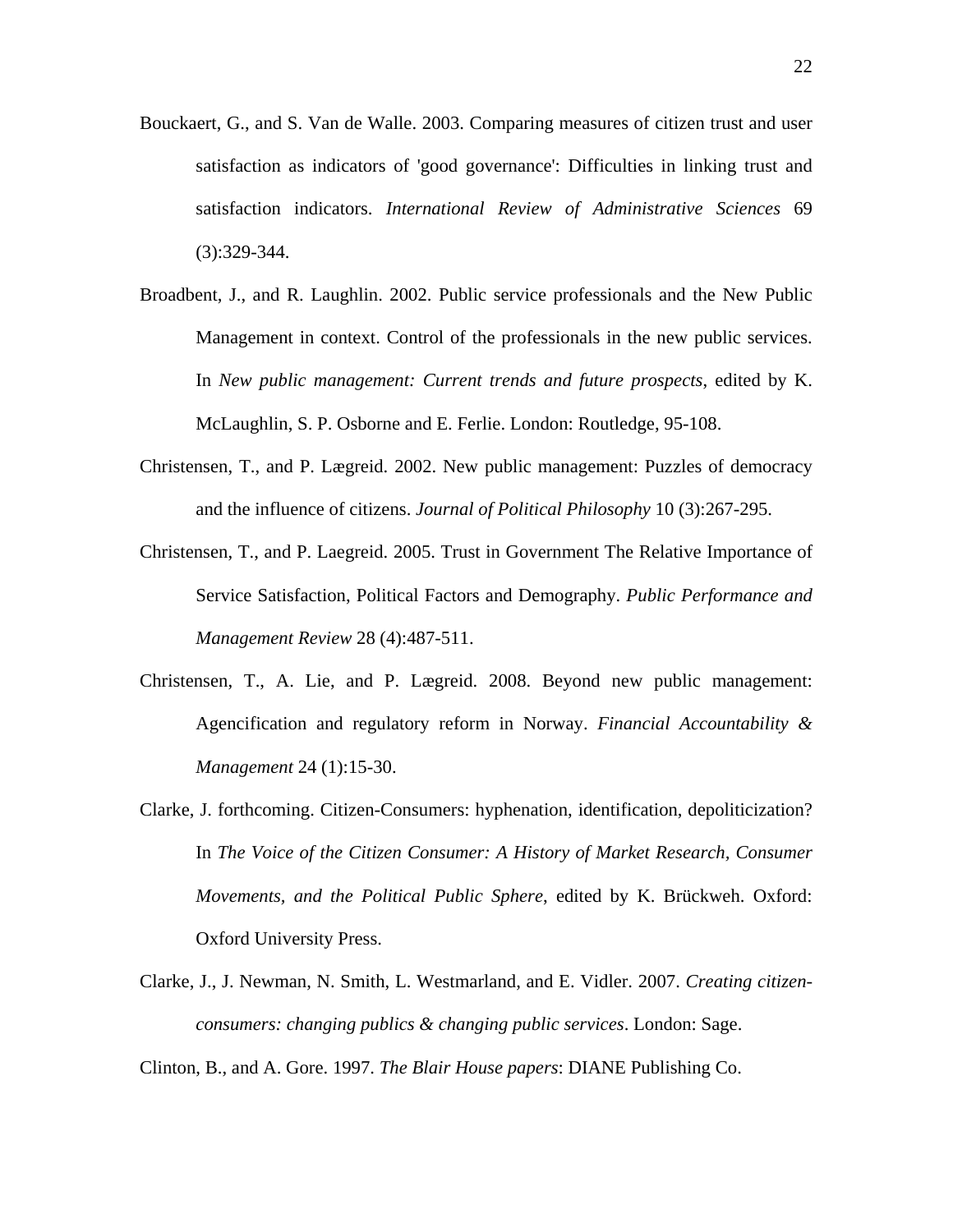- Dubnick, M. 2005. Accountability and the promise of performance: In search of mechanisms. *Public Performance and Management Review* 28 (3):376-417.
- Dunleavy, P., and C. Hood. 1994. From old public administration to new public management. *Public Money & Management* 14 (3):9-16.
- Ferlie, E., L. Ashburner, L. Fitzgerald, and A. Pettigrew. 1996. *The new public management in action*. Oxford: Oxford University Press.
- Gregory, R. 2003. Transforming governmental culture: A sceptical view of New Public Management. In *New Public Management: The transformation of ideas and practice*, edited by T. Christensen and P. Laegreid. Aldershot: Ashgate, 231-257.
- Greve, C. 2008. *Contracting for public services*. Abingdon: Routledge.
- Grey, C., and C. Garsten. 2001. Trust, control and post-bureaucracy. *Organization studies* 22 (2):229.
- Halligan, J. 2007. Reintegrating Government in Third Generation Reforms of Australia and New Zealand. *Public Policy and Administration* 22 (2):217-238.
- Halligan, J., and G. Bouckaert. 2009. Performance and trust: Developmental paths and optional directions. In *Change and continuity in public sector organizations: Essays in honour of Per Laegreid*, edited by P. G. Roness and H. Saetren. Bergen: Fagbokforlaget, 257-278.
- Hood, C. 1995. The" new public management" in the 1980s: Variations on a theme. *Accounting Organisations and Society* 20:93-93.
- Kaase, M., and K. Newton. 1995. *Beliefs in Government*. Edited by M. Kaase, K. Newton and E. Scarbrough. Oxford: Oxford University Press.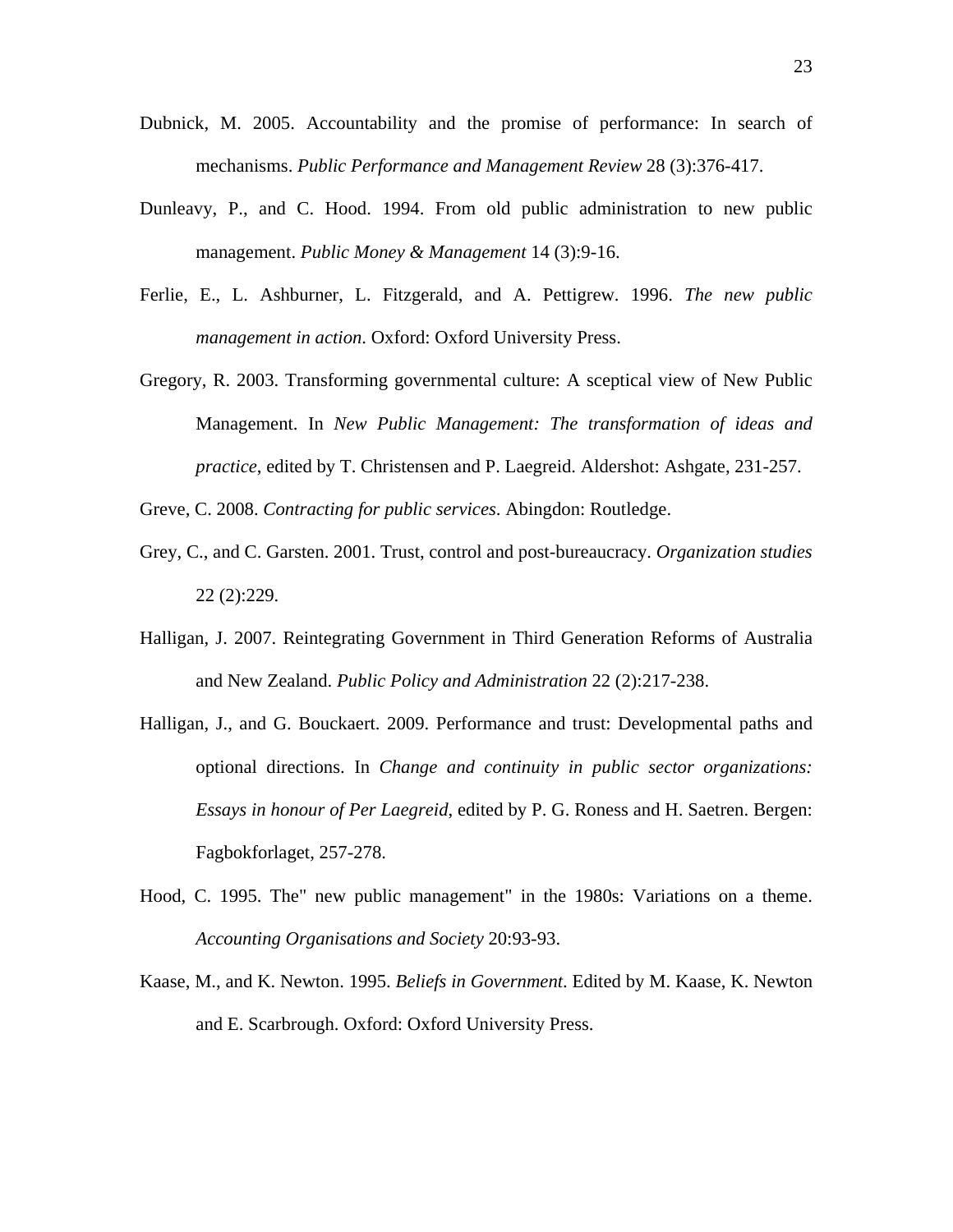- Kettl, D. F. 2000. *The global public management revolution: a report on the transformation of governance*. Washington, D.C.: Brookings Institution Press.
- Killerby, P. 2005. "Trust me, I'm from the government": the complex relationship between trust in government and quality of governance. *Social Policy Journal of New Zealand* (25):1-15.
- Klijn, E. H., J. Edelenbos, and A. J. Steijn. forthcoming. Trust in governance networks; its impact and outcomes. *Administration and Society*.
- Laing, A., G. Hogg, T. Newholm, and D. Keeling. 2009. Differentiating consumers in professional services: Information empowerment and emergence of the fragmented consumer. In *The consumer in public servcies: Choice, values and difference*, edited by R. Simmons, M. Powell and I. Greener. Bristol: Policy Press, 57-76.
- Lane, J.-E. 2000. *New public management: an introduction*. London: Routledge.
- Lewicki, R. J., and B. B. Bunker. 1996. Developing and maintaining trust in work relationships. In *Trust in organizations: Frontiers of theory and research*, edited by R. M. Kramer and T. R. Tyler. Thousand Oaks: Sage publications, 114-139.
- McNabb, D. E. 2009. *The new face of government: how public managers are forging a new approach to governance*. Boca Raton: Auerbach Publications.
- National Partnership for Reinventing Government. 2010. *History of the National Partnership for Reinventing Government: Accomplishments,1993 – 2000, A Summary* 2001 [cited 2 March 2010]. Available from http://govinfo.library.unt.edu/npr/whoweare/appendixf.html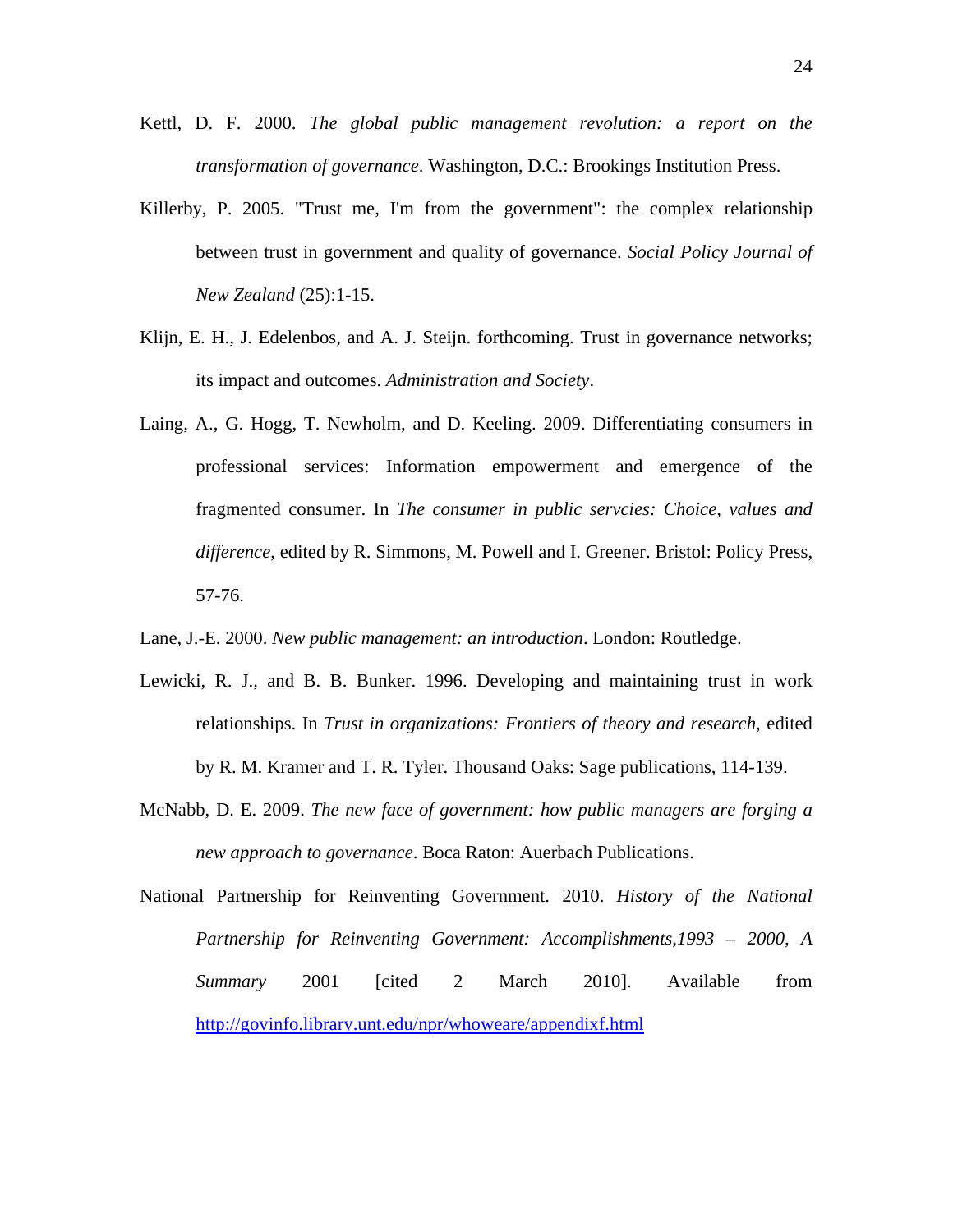- Needham, C. 2009a. Interpreting personalization in England's National Health Service: a textual analysis. *Critical Policy Studies* 3 (2):204-220.
- ———. 2009b. Policing with a smile: Narratives of consumerism in New Labour's Criminal Justice Policy. *Public Administration* 87 (1):97-116.
- Niskanen, W. A. 1971. *Bureaucracy and representative government*. New York: Aldine-Atherton.
- Norman, R. 2003. *Obedient Servants?: Management Freedoms and Accountabilities in the New Zealand Public Sector*. Wellington: Victoria Univ Pr.
- Norris, P. 1999. *Critical citizens: global support for democratic governance*. Oxford: Oxford University Press.
- Nye, J. S., P. D. Zelikow, and D. C. King. 1997. *Why people don't trust government*. Cambridge (Mass.): Harvard university press.
- OECD. 2000. *Government of the future*. Paris: OECD.
- ———. 2001. *Citizens as partners: information, consultation and public participation in policy-making*. Paris: OECD.
- Olsen, J. P. 1988. Administrative reform and theories of organization. In *Organizing governance: Governing organizations*, edited by C. Campbell and B. G. Peters. Pittsburgh: University of Pittsburgh Press, 233-254.
- Osborne, D., and T. Gaebler. 1992. *Reinventing government: how the entrepreneurial spirit is transforming the public sector*. Reading, Mass.: Addison-Wesley Pub. Co.
- Osborne, D., and P. Plastrik. 1998. *Banishing bureaucracy: The five strategies for reinventing government*. New York: Penguin.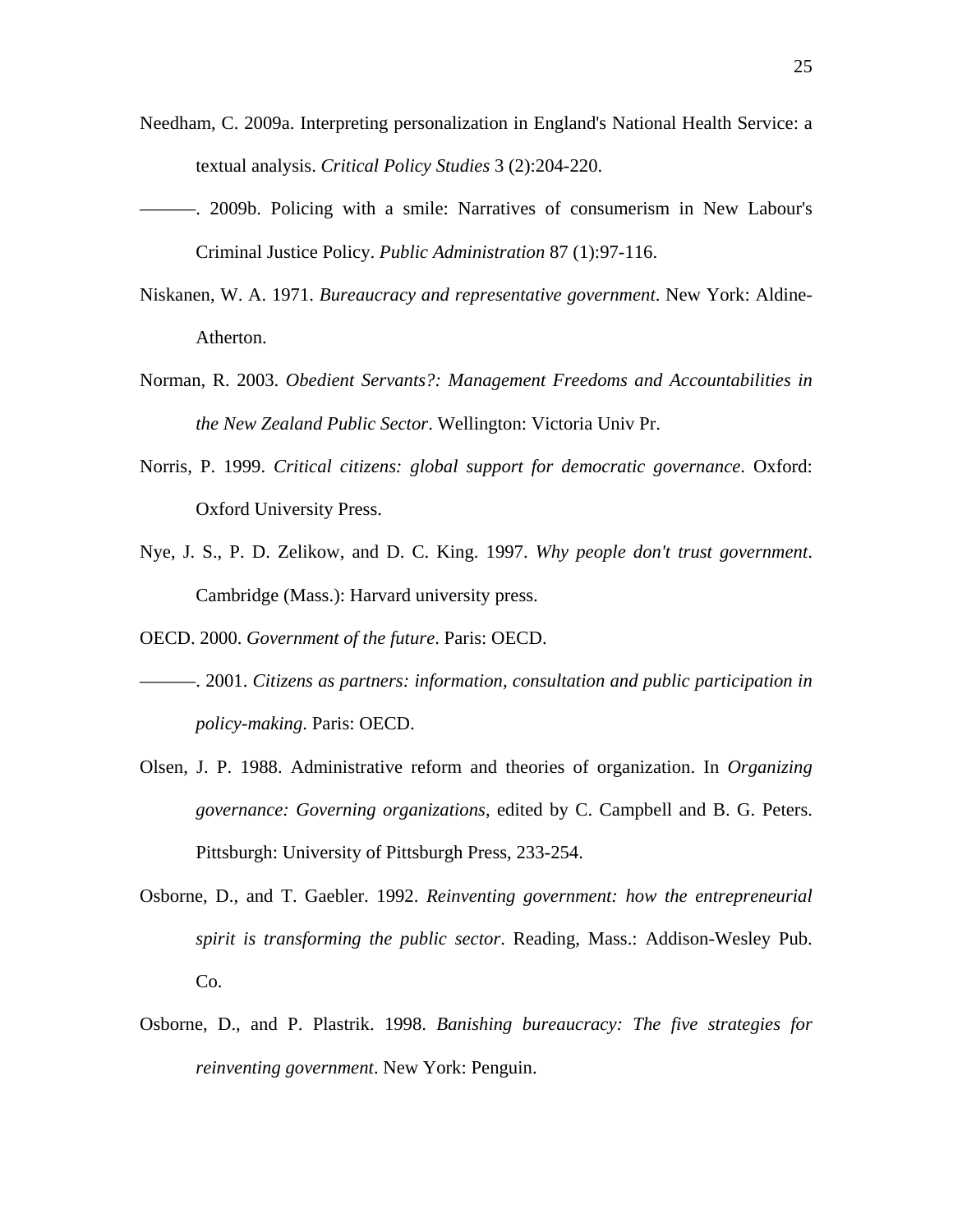- Pollitt, C., and G. Bouckaert. 2004. *Public Management Reform: An international comparison*. Oxford: Oxford University Press.
- Power, M. 1999. *The audit society: rituals of verification*. Oxford: Oxford University Press.
- Roberts, A. S. 1998. The Paradox of Public Sector Reform: Works Better, Trusted Less? *SSRN eLibrary* http://ssrn.com/paper=1561904
- Ryan, N. 2000. Public confidence in the public sector: A discussion paper prepared for the Office of the Auditor General of Western Australia. West Perth: Office of the Auditor General of Western Australia.
- Simmons, R. 2009. Understanding the 'differentiated consumer' in public services. In *The consumer in public servcies: Choice, values and difference*, edited by R. Simmons, M. Powell and I. Greener. Bristol: Policy Press, 57-76.

Suleiman, E. 2003. *Dismantling democratic states*. Princeton: Princeton University Press.

- Van de Walle, S., and G. Bouckaert. 2003. Public service performance and trust in government: the problem of causality. *International Journal of Public Administration* 26 (8-9):891-913.
- ———. 2007. Perceptions of productivity and performance in Europe and the USA. *International Journal of Public Administration* 30 (11):1-18.
- Van de Walle, S., J. K. Kampen, and G. Bouckaert. 2005a. Deep impact for high impact agencies? Assessing the role of bureaucratic encounters in evaluations of government. *Public Performance and Management Review* 28 (4):532-549.